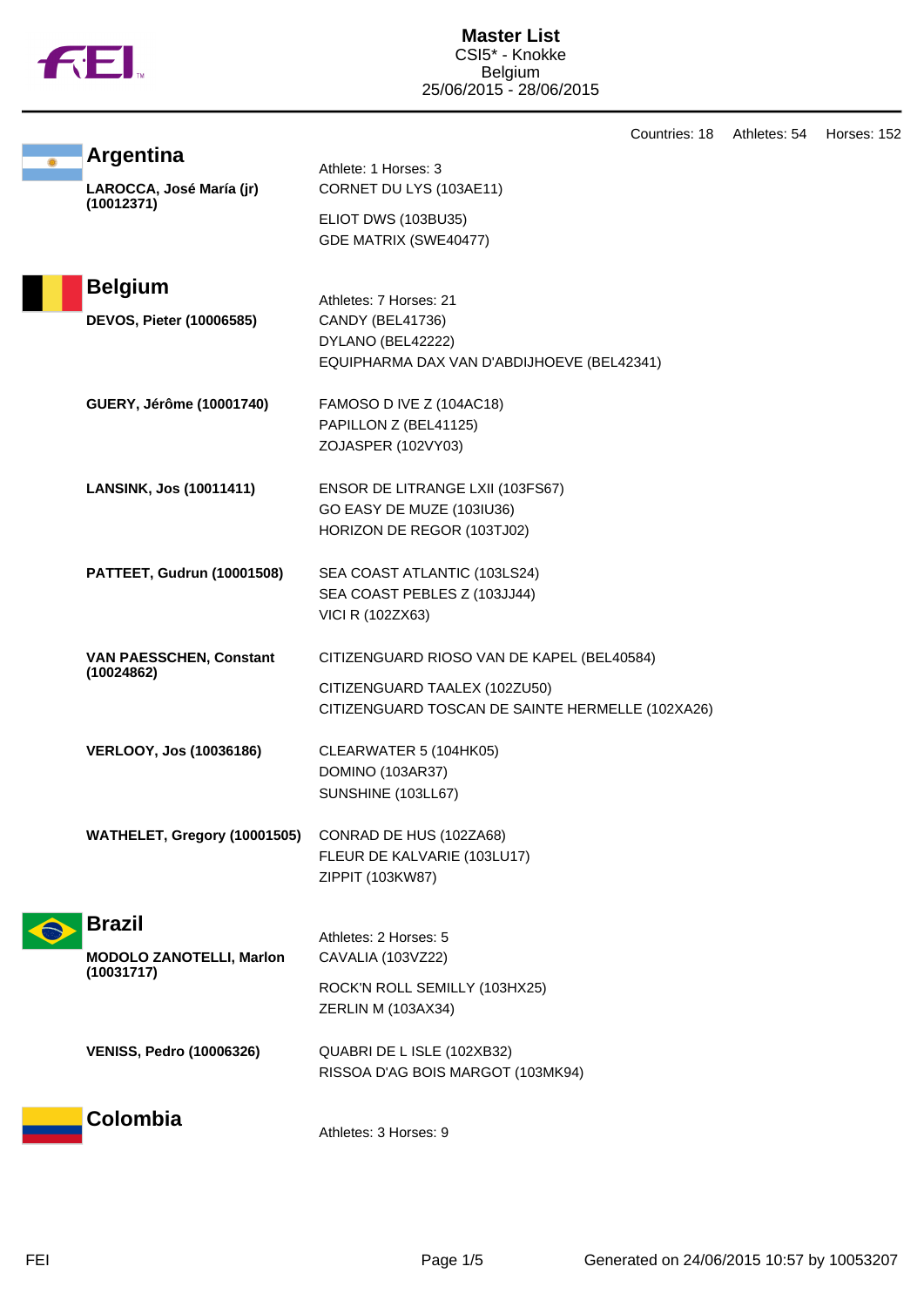| fil.                                                                  | <b>Master List</b><br>CSI5* - Knokke<br><b>Belgium</b><br>25/06/2015 - 28/06/2015                                 |  |
|-----------------------------------------------------------------------|-------------------------------------------------------------------------------------------------------------------|--|
| <b>BLUMAN, Daniel (10055402)</b>                                      | CONCONCRETO APARDI (103XN50)<br>CONCONCRETO BELIEVE (104BU51)<br>CONCONCRETO SANCHA LS (MEX40449)                 |  |
| LOPEZ, Carlos (10000483)                                              | PRINCE DE LA MARE (103DT20)<br>ZEPHYR II (102VZ52)<br>ZORINA VDL (103IH65)                                        |  |
| LOPEZ, Rene (10000484)                                                | BIG BROTHER (103NR97)<br>CON DIOS III (SUI41128)<br>QUERIDO DU TILLARD (103YJ81)                                  |  |
| <b>Czech Republic</b><br><b>AUGIER DE MOUSSAC, Emma</b><br>(10017125) | Athlete: 1 Horses: 3<br>CHARLY BROWN (103DV62)                                                                    |  |
|                                                                       | KANONJA (103DO40)<br><b>QUINT Z (104VK91)</b>                                                                     |  |
| <b>Egypt</b><br>SAÏD, Abdel (10047111)                                | Athlete: 1 Horses: 3<br>DAKOTA (102ZX78)<br>HOPE VAN SCHERPEN DONDER (104HM52)<br>VINGINO (NED40940)              |  |
| <b>France</b><br>DAVID, Frédéric (10064072)                           | Athletes: 5 Horses: 14<br>BALOUSSINI (103AG11)<br>EQUADOR VAN'T ROOSAKKER (102SE04)<br>SAXO DE LA ROQUE (103MD06) |  |
| DELESTRE, Simon (10002790)                                            | CHESALL (103EG24)<br>QLASSIC BOIS MARGOT (102ZZ81)<br>STARDUST QUINHON (103SK71)                                  |  |
| EPAILLARD, Julien (10001850)                                          | CRISTALLO A LM (103BA23)<br>PIGMALION DU ROZEL (102ZQ86)<br>SHERIFF DE LA NUTRIA LM (103ZJ12)                     |  |
| LEPREVOST, Penelope (10016473) NICE STEPHANIE (102WN98)               | RATINA D'LA ROUSSERIE (103II85)                                                                                   |  |
| ROZIER, Philippe (10002549)                                           | QUEL CHANU (103AC00)<br>RAHOTEP DE TOSCANE (103HI18)<br>UNPULSION DE LA HART (102VK85)                            |  |
| Germany<br><b>DEUSSER, Daniel (10008871)</b>                          | Athletes: 4 Horses: 12<br>CORNET D'AMOUR (BEL42861)<br>RATINA DES RONDETS (103FZ26)<br>TOULAGO (103AX85)          |  |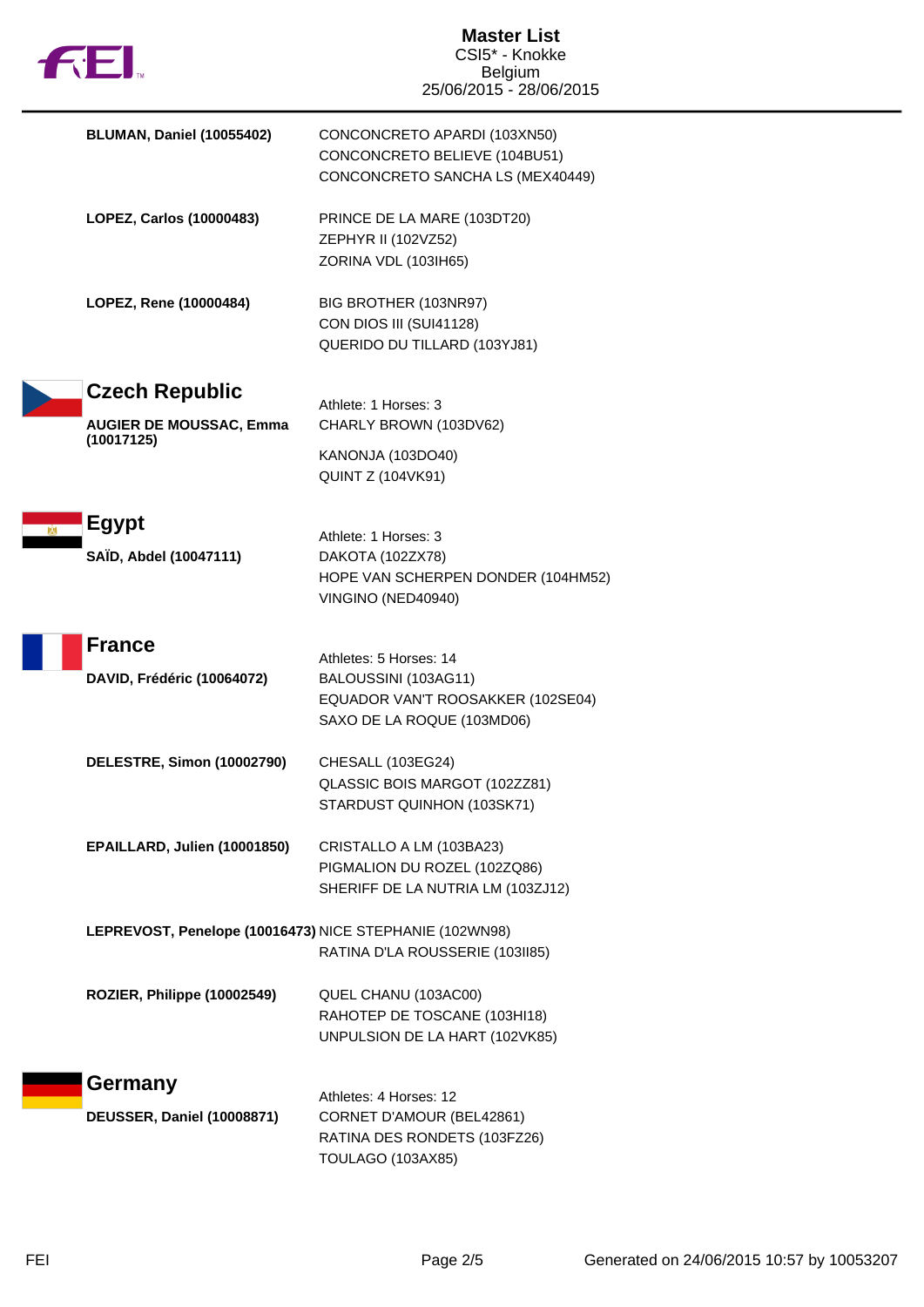| <b>TM</b> |  |
|-----------|--|

NN

| <b>EHNING, Marcus (10011403)</b>             | COMME IL FAUT 5 (103AZ25)<br>FUNKY FRED (103HJ41)<br>GIN CHIN VAN HET LINDENHOF (103ZO28)                       |
|----------------------------------------------|-----------------------------------------------------------------------------------------------------------------|
| <b>MEYER, Janne Friederike</b><br>(10001705) | CHARLOTTA 25 (103LL82)<br>GOJA 27 (103JO84)<br>GRACE 319 (GER45901)                                             |
| WEISHAUPT, Philipp (10007914)                | CHICO 784 (103IK65)<br>CORDESS 2 (103ST04)<br>MONTE BELLINI (102MB92)                                           |
| Great Britain<br>CLEE, Joe (10016433)        | Athletes: 4 Horses: 12<br>DIABLESSE DE MUZE (BEL42467)<br>FENTO CHIN S (103CP51)<br>VEDET DE MUZE E T (103CP54) |
| MENDOZA, Jessica (10047109)                  | RAMIRO DE BELLE VUE (BEL41675)<br>SAM DE BACON (103SL17)<br><b>SPIRIT T (103KX42)</b>                           |
| <b>RENWICK, Laura (10015489)</b>             | BELUGA (GBR14549)<br>HELIODOR HYBRIS (103YB40)<br>REMBRANDT BLUE (103DV69)                                      |
| WHITAKER, Michael (10011424)                 | AMAI (BEL40831)<br><b>VELINI (103MI71)</b><br>VIKING (NED42472)                                                 |
| Italy<br>BUCCI, Piergiorgio (10016401)       | Athletes: 3 Horses: 8<br>CASALLO Z (103lH46)<br><b>CUARTA (103VO38)</b><br>HEARTBREAKER VD ACHTERHOE (103WG77)  |
| DE LUCA, Lorenzo (10043516)                  | BALOU DE COEUR JOYE (103JC79)<br>GANGSTER DE LONGCHAMPS (103TC54)<br>ZOE II (102WX12)                           |
| FRANCO, Francesco (10001336)                 | BANCA POPOLARE BARI CASSANDRA (102NX87)<br>QUINTOR (103WJ24)                                                    |
| <b>Netherlands</b>                           |                                                                                                                 |
| DUBBELDAM, Jeroen (10000412)                 | Athletes: 5 Horses: 13<br>CLASSIC MAN V (104II27)<br>SFN ZENITH N.O.P. (103CQ75)                                |
| GREVE, Willem (10003080)                     | CARAMBOLE N.O.P. (102UX85)<br>GIRLPOWER 111 (103MD58)                                                           |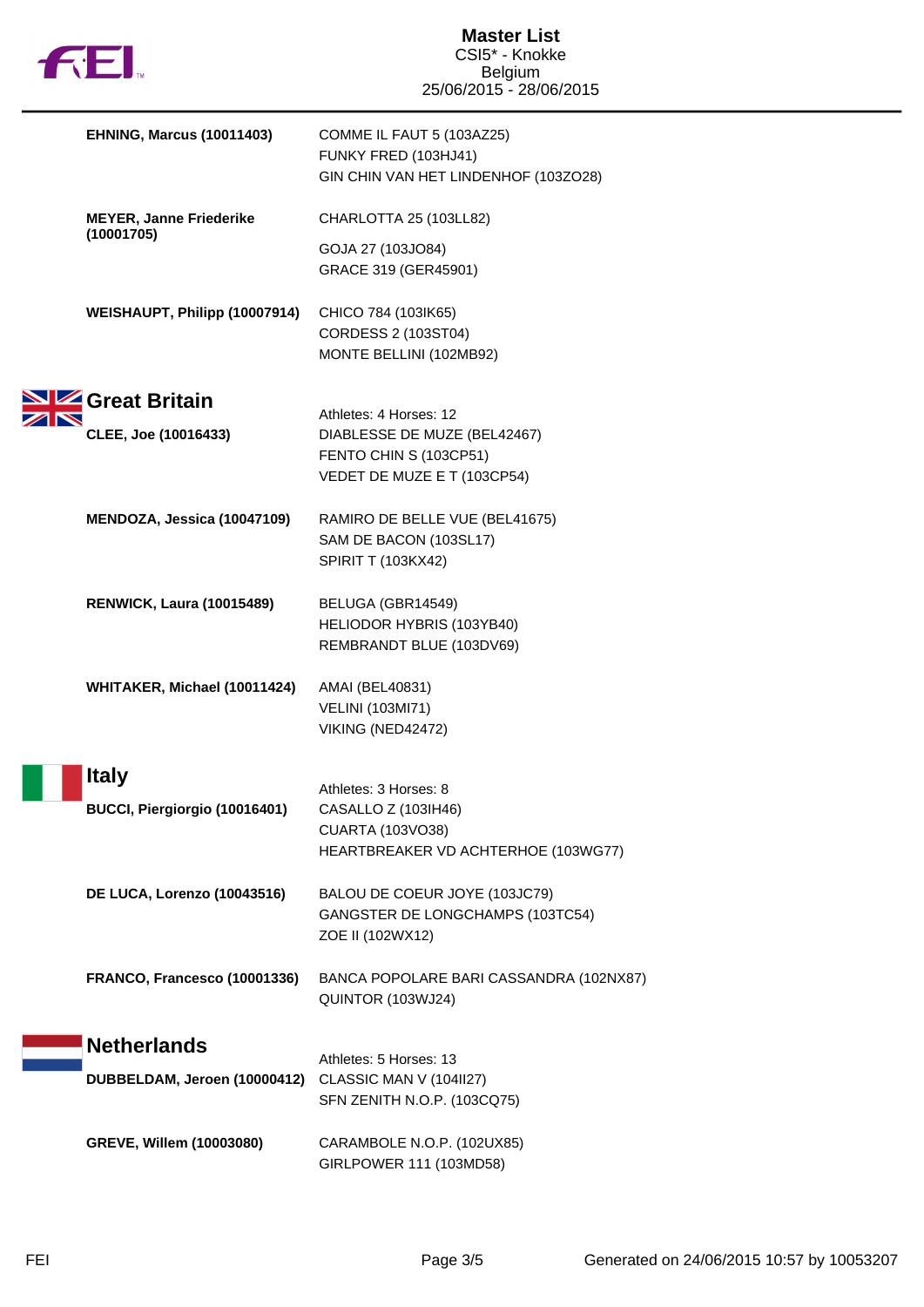

| HOUTZAGER, Marc (10011499)                                     | STERREHOF'S BACCARAT (103TJ86)<br>STERREHOF'S BYLOU (103RL52)<br>STERREHOF'S UPPITY (NED41504)                            |
|----------------------------------------------------------------|---------------------------------------------------------------------------------------------------------------------------|
| <b>SMOLDERS, Harrie (10001566)</b>                             | DON VHP Z (102SO78)<br>MR WHOOPY (102RZ77)<br>REGINA Z (BEL41001)                                                         |
| VAN ASTEN, Leopold (10002006)                                  | VDL GROEP BEAUTY (104EV13)<br>VDL GROEP QUINTHAGO Z (102RY27)<br>VDL GROEP ZIDANE (103GG67)                               |
| <b>Russian Federation</b><br><b>BELOVA, Natalia (10068373)</b> | Athlete: 1 Horses: 2<br>COSIMO 48 (102UR05)<br>UPSET DES CINQ CHENES (103CB02)                                            |
| <b>Spain</b><br>AÑON SUAREZ, Manuel<br>(10033023)              | Athlete: 1 Horses: 3<br>ATLANTIC Z (103OG16)<br>BALDO DS (BE) (FRA45693)<br>RACKEL CHAVANNAISE (BEL40628)                 |
| <b>Sweden</b><br><b>ANDERSSON, Petronella</b><br>(10029959)    | Athletes: 4 Horses: 11<br>LIMESTONE GREY (103SW56)<br>NORLAM DES ETISSES (FRA44518)<br>UCHIN IMPERIO EGIPCIO (102VC32)    |
| <b>EKBERG, Jonna (10019397)</b>                                | AIR PIA VG Z (103GY23)<br>EQUITA VAN T ZORGVLIET (103EY01)<br><b>GLADYS (103JJ32)</b>                                     |
| FREDRICSON, Peder (10002504)                                   | H&M ALL IN (103RU78)<br>H&M FLIP'S LITTLE SPARROW (103LG55)                                                               |
| LINDELÖW, Douglas (10021181)                                   | CASELLO (102OW88)<br>CORLEONE (104GX38)<br>UDERMUS (102YT34)                                                              |
| <b>Switzerland</b>                                             |                                                                                                                           |
| <b>DUGUET, Romain (10035031)</b>                               | Athletes: 4 Horses: 12<br>HEARTWINNER V GURBRUE CH (103JV35)<br>OTELLO DU SOLEIL (FRA45701)<br>QUORIDA DE TREHO (103AH04) |
| ESTERMANN, Paul (10016400)                                     | CASTLEFIELD ECLIPSE (IRL40616)<br>CORNET'S HOPE (103IP43)<br>LORD PEPSI (103MH85)                                         |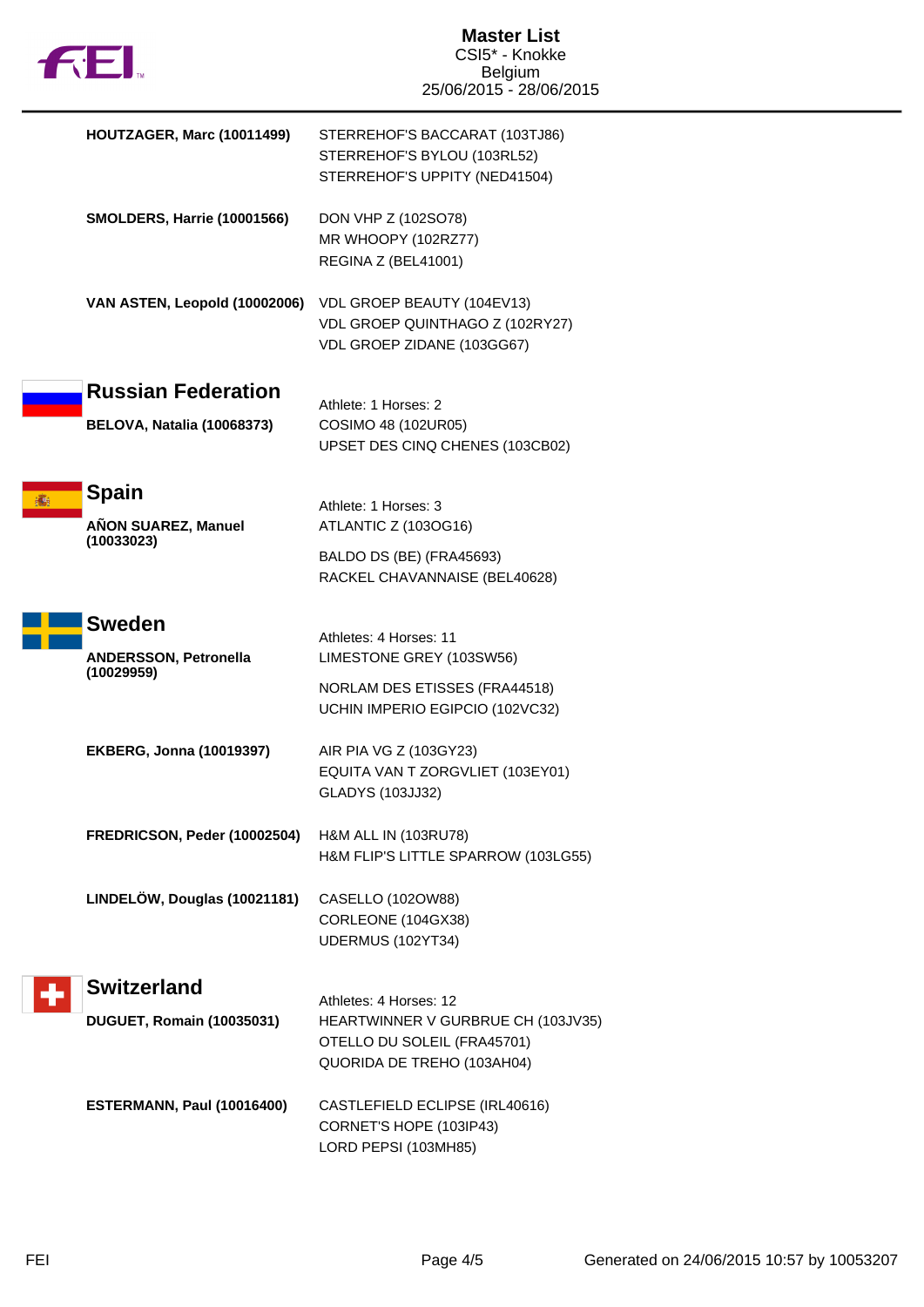| <b>122.</b>                                       | <b>Master List</b><br>CSI5* - Knokke<br><b>Belgium</b><br>25/06/2015 - 28/06/2015                        |
|---------------------------------------------------|----------------------------------------------------------------------------------------------------------|
| <b>GUERDAT, Steve (10011463)</b>                  | ALBFUEHREN'S HAPPINESS (103IX72)<br>CONCETTO SON (103VP84)<br>KAVALIER (103RZ07)                         |
| SPRUNGER, Janika (10006483)                       | ARIS CMS (103BG42)<br>EGIE OF COLORS (102VU29)<br>UPTOWN BOY (NED41037)                                  |
| <b>Turkey</b><br><b>KARAEVLI, Omer (10006862)</b> | Athlete: 1 Horses: 2<br>DADJAK TER PUTTENEN (102OU97)<br>ROSO AU CROSNIER (103HP31)                      |
| <b>Ukraine</b><br>OFFEL, Katharina (10001898)     | Athletes: 4 Horses: 11<br>B ONCE Z (103JV75)<br>CHARLIE (102TY70)<br>QUEBRACHO SEMILLY (102ZZ94)         |
| ONYSHCHENKO, Oleksandr<br>(10016030)              | GILJANDRO VAN DEN BOSRAND (SWE04056)<br>UCHINGO IMPERIO EGIPCIO (102XJ83)<br>VALENTINO VELVET (BEL42253) |
| SZENTIRMAI, Ferenc (10009124)                     | CHACCLAND (103SM37)<br>CHADINO (103JL71)<br>QUICKDIAMOND (102MI93)                                       |
| TEBBEL, René (10002610)                           | COOPER 75 (102UP22)<br>SUSPENS FLOREVAL (103AJ93)                                                        |
| <b>United States of</b>                           | Athletes: 3 Horses: 8                                                                                    |
| America<br>COULTER, Audrey (10041131)             | ALEX (102XY70)<br>CAPITAL COLNARDO (104CB34)                                                             |
| FARRINGTON, Kent (10009302)                       | BLUE ANGEL (102UP34)<br>WAOMI (102VI93)<br>WILLOW (NED41833)                                             |
| <b>HEERS, Bliss (10026630)</b>                    | CESAR (103AE66)<br>CONTENDRA 22 (102XM88)<br>CORTINA 179 (103IC89)                                       |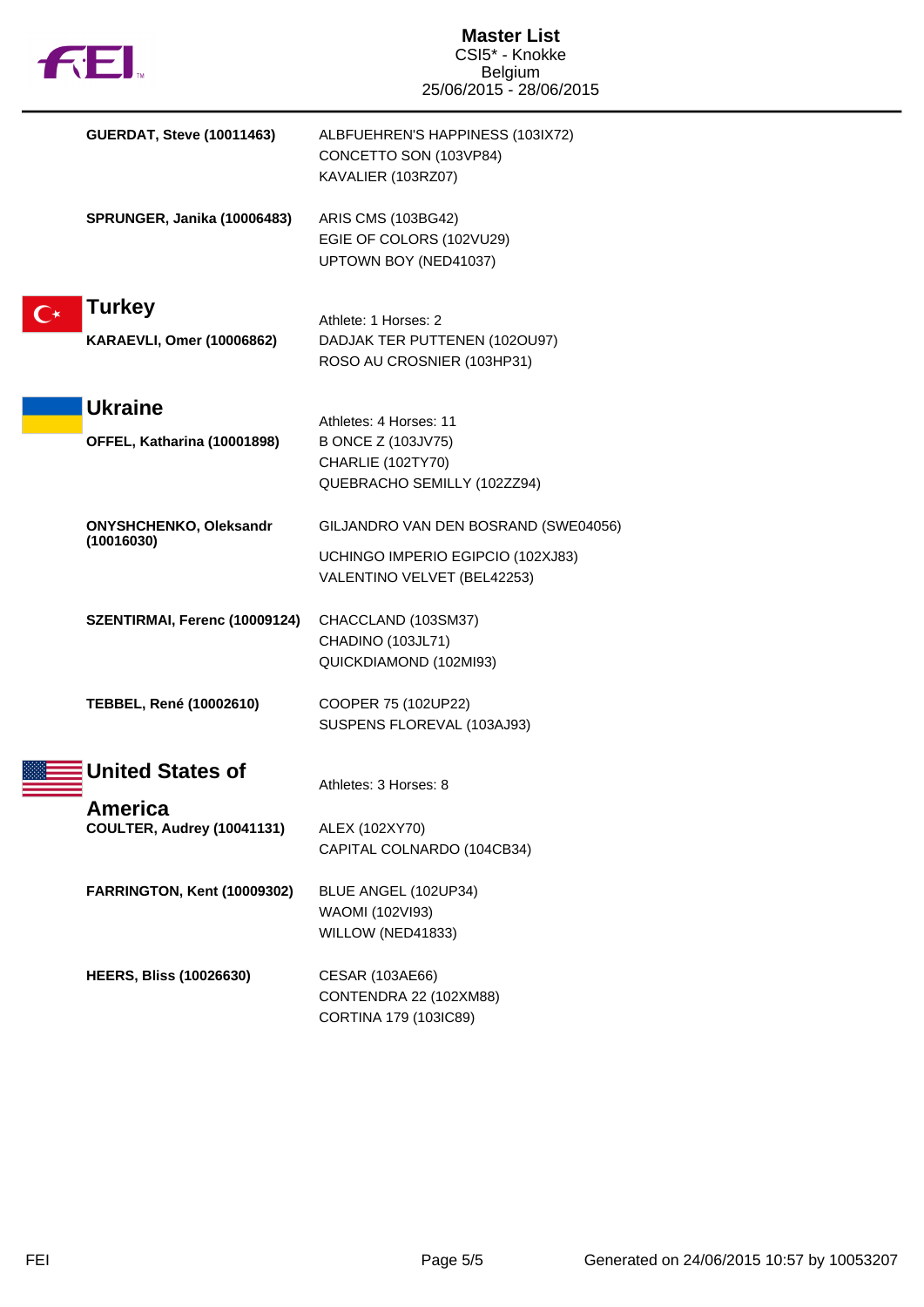

Countries: 18 Athletes: 54 Horses: 100

| <b>Belgium</b>                       |                                                                      |
|--------------------------------------|----------------------------------------------------------------------|
| <b>BRAECKMANS, Cassandra</b>         | Athletes: 19 Horses: 35<br>BUBSYLON (103TH93)                        |
| (10072238)                           | GRACIELLA 51 (103IH35)                                               |
|                                      |                                                                      |
| <b>CLEMENS, Pieter (10036198)</b>    | ANICMO (103GR95)                                                     |
|                                      | QUALITY II (103TB37)                                                 |
| DAIGNEUX-LANGE, Fabienne             | CARRERA REZIDAL Z (103TH14)                                          |
| (10009757)                           |                                                                      |
|                                      | VENUE D'FEES DES HAZALLES (103AV65)                                  |
| DE BRABANDER, Karline                | BAMAKO DE MUZE (BEL40803)                                            |
| (10017249)                           | ELVIS TER PUTTE (102SA72)                                            |
|                                      |                                                                      |
| DE WAELE, Koen (10015508)            | GENTLEMEN VH VELDHOF (103MK84)                                       |
| <b>DEMUYNCK, Joy (10024427)</b>      | EXPENSIF WILLY VH POLDERHOF (103DZ30)                                |
|                                      |                                                                      |
| DENUTTE, Hendrik (10001593)          | ANNE ROSA (103MR97)                                                  |
|                                      | STARALME ESC Z (103CU88)                                             |
| <b>DETRY, Gilles (10024410)</b>      | <b>CERES Z (BEL42559)</b>                                            |
|                                      | ULETTA VAN DE DWERSE HAGEN (102VQ24)                                 |
| <b>GIELEN, Kevin (10005772)</b>      | CAPTAIN (103UI83)                                                    |
|                                      | HOEPALA VH DAALHOF (104GL51)                                         |
|                                      |                                                                      |
| <b>HEMERYCK, Rik (10008183)</b>      | CARLITTO VAN'T ZORGVLIET (BEL42661)<br>FAME VAN DE PLATAAN (103MW10) |
|                                      |                                                                      |
| <b>JANSSEN, Nadège (10002348)</b>    | ROLLS D ELBE (103IG89)                                               |
|                                      | S & L SACRAMENTO (103ZU95)                                           |
| <b>KENIS, Pieter (10038317)</b>      | GINES VAN DE KLUNDERD (103SF34)                                      |
|                                      | GREY VAN DE CASTANOSCHANS (103SF35)                                  |
| <b>LAMBILLIOTTE, Eleonore</b>        | ALASKA V G Z (103ID86)                                               |
| (10040828)                           |                                                                      |
| MELCHIOR, Judy Ann (10006504)        | AS COLD AS ICE Z (BEL41738)                                          |
|                                      | CROWNTANO Z (103TG65)                                                |
|                                      |                                                                      |
| PEETERS, Leonie (10046674)           | CATHO (102PX98)<br><b>SUNNY GIRL (102OC82)</b>                       |
|                                      |                                                                      |
| VAN DEN BOSCH, Michael<br>(10034918) | ATILJA (103KV39)                                                     |
|                                      | WATCH ME (102NN31)                                                   |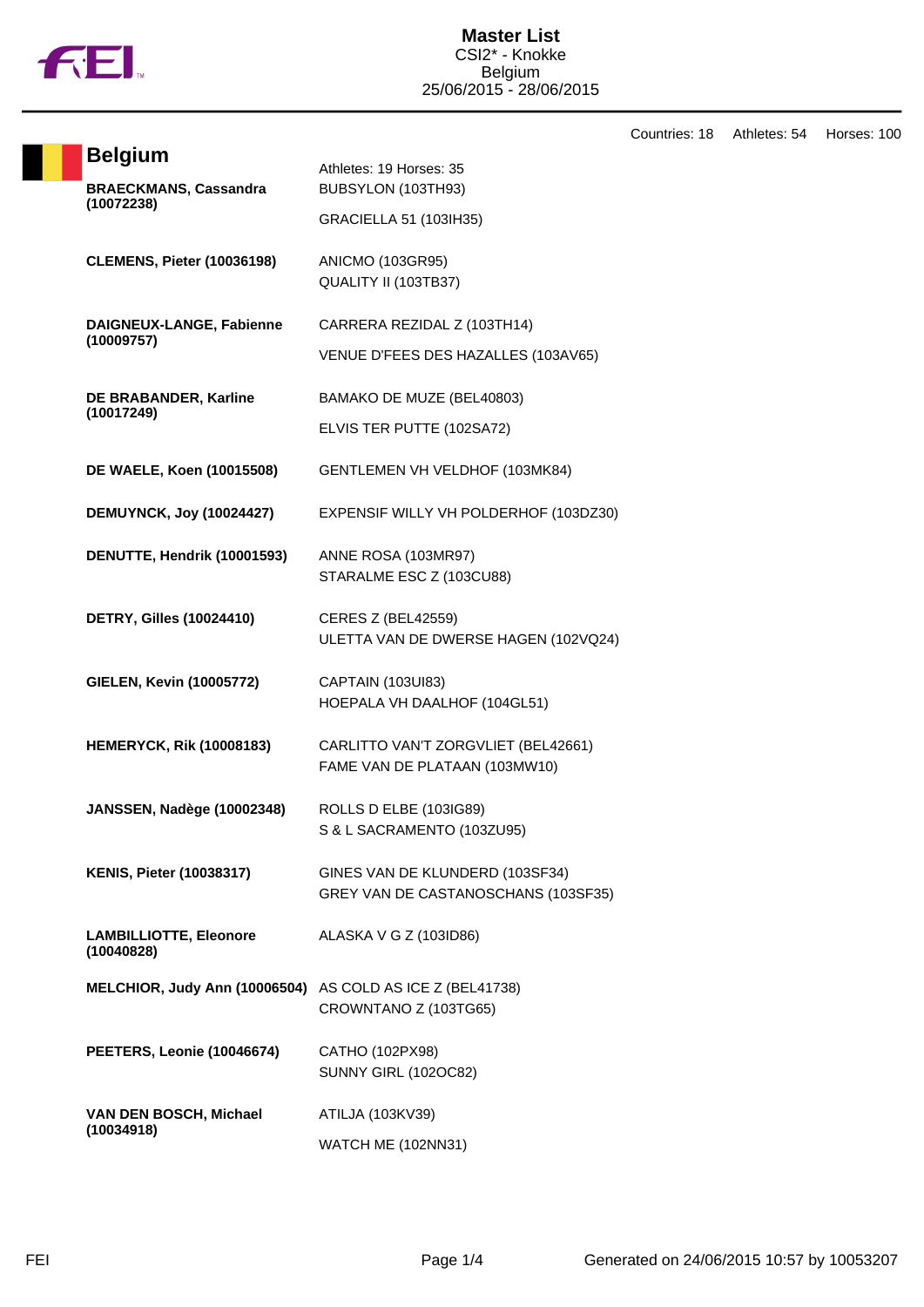|  | M |
|--|---|
|  |   |

| <b>VEREECKE, Koen (10016395)</b>                 | FETARD DE LA POMME (103OH23)<br>GIANT (104BV77)                                   |
|--------------------------------------------------|-----------------------------------------------------------------------------------|
| VERNAET, Frederic (10006767)                     | GIN DUIDAM (103TS20)<br><b>TONIXE (104DJ55)</b>                                   |
| <b>VRINS, Nick (10010407)</b>                    | FARINELLI VAN DE ZESHOEK (103PG59)<br>HOSPITA VAN DE ROSTAL (104HP55)             |
| Brazil                                           |                                                                                   |
| <b>AMARAL, Felipe (10031686)</b>                 | Athletes: 5 Horses: 8<br>BABALOU AMOR (104DJ26)<br>PREMIERE CARTHOES BZ (103JL17) |
| CASTRO, João Victor (10079858)                   | QUARELIE DE LA LOUVET (103HR72)<br>QUENTIN PJ (103PG74)                           |
| KING, Katty (10001908)                           | <b>WILEXO (102UL74)</b>                                                           |
| <b>MESQUITA MARINHO, Rodrigo</b>                 | BALOUZINO (102UP25)                                                               |
| (10031704)                                       | CLEOFAS VAN WESTUUR (BEL42394)                                                    |
| <b>MOTTA RIBAS, Carlos Eduardo</b><br>(10006277) | BRILEXO (103MG28)                                                                 |
| Canada                                           | Athlete: 1 Horses: 2                                                              |
| NEWLANDS, Wesley (10023481)                      | EVITA VAN DE VELDBALIE (103GR53)<br>WIEMINKA B (103LN24)                          |
| <b>France</b>                                    | Athletes: 6 Horses: 11                                                            |
| DE ROTHSCHILD, Alexandre                         | LACONTINO (GER44675)                                                              |
| (10065306)                                       | PENDJAB DU ROYET (102XQ06)                                                        |
| FEUILLERAC, Vincent (10003043) CONCARO (104BN80) |                                                                                   |
| <b>GUILLET, Laurent (10001988)</b>               | SULTAN DU CHATEAU (103PW43)<br>TISELE DU PARK (104IF59)                           |
| <b>HECART, Marie (10002164)</b>                  | ATLETE VAN T HEIKE (102PJ41)<br>SYNAPSE DE BLONDEL (103PO72)                      |
| LABORDE, Elodie (10001191)                       | CITIZENGUARD CADJANINE Z (BEL41972)<br>CITIZENGUARD TERRE D'AIX (103VH86)         |
| ROBERT, Benjamin (10010916)                      | SAPHIR DU TALUS (104QZ62)<br>SISI DE CARANTIL (103ZU49)                           |
| Germany                                          | Athletes: 3 Horses: 6                                                             |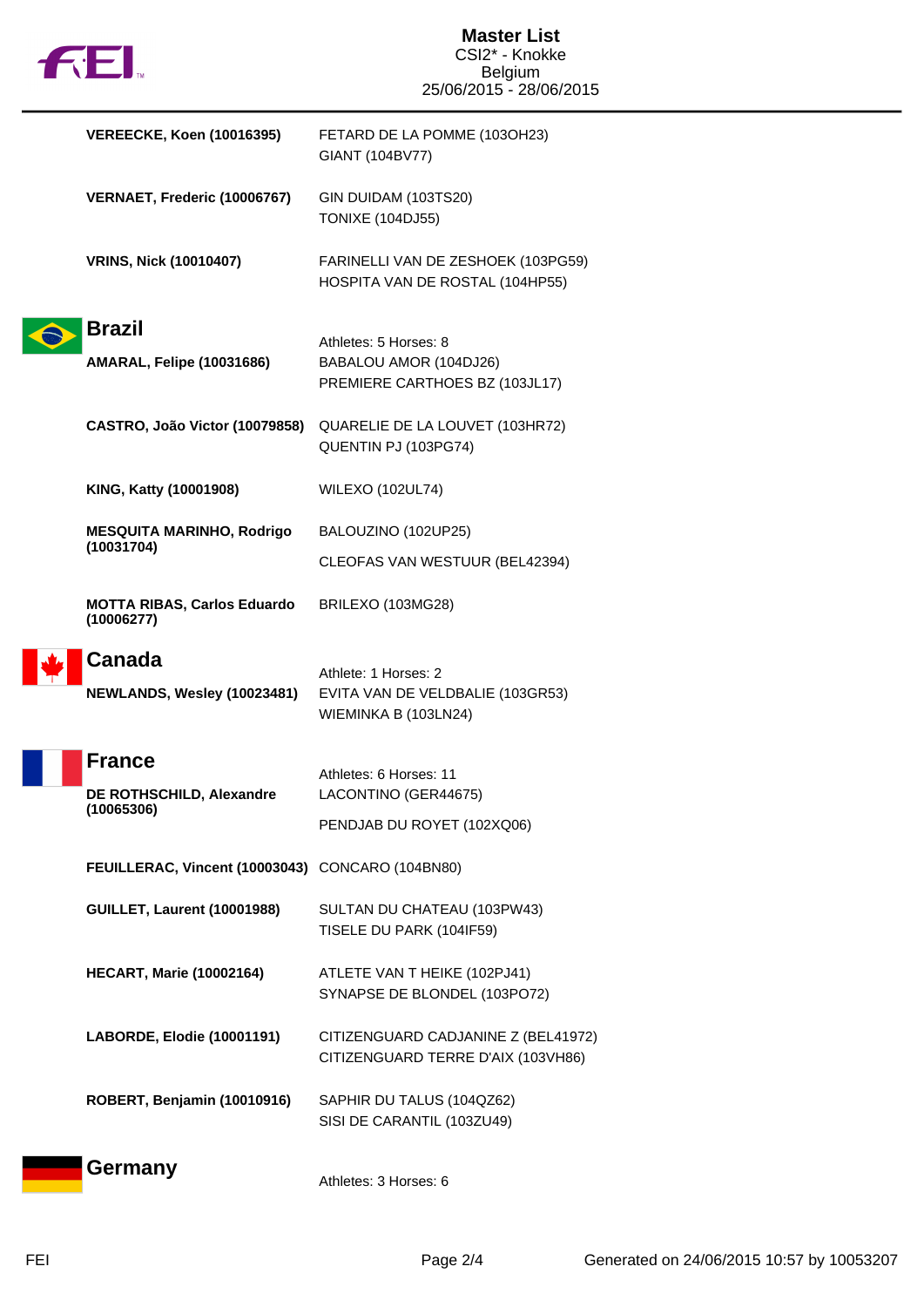|  | M |
|--|---|

| <b>BETTINGER, Marc (10031659)</b>                           | BACARDI (102RS21)<br>CHANELEUR (104BM81)                                              |
|-------------------------------------------------------------|---------------------------------------------------------------------------------------|
| <b>TEBBEL, Maurice (10025845)</b>                           | CAMILLA PJ (104CG02)<br>CHACCOS' SON (103TL74)                                        |
| THEURER, Andreas (10016919)                                 | COOKIE 52 (104GT39)<br>QUINTILAS (103VJ68)                                            |
| Great Britain<br>DAVENPORT, James (10001681)                | Athletes: 2 Horses: 4<br>CATINKA (102MP20)<br>COCHELLA (103DJ10)                      |
| <b>GREDLEY, Tim (10010493)</b>                              | <b>GENESIS (103XX38)</b><br>UNEX ARANTOS (103MT27)                                    |
| <b>Greece</b><br>MYTILINEOU, Ioli (10065074)                | Athlete: 1 Horses: 2<br>COMPANION (102MD38)<br>EQUITTA (ESP03683)                     |
| Liechtenstein<br><b>HOCHSTADTER, Nicholas</b><br>(10009683) | Athlete: 1 Horse: 1<br><b>ELVIS (BEL42960)</b>                                        |
| <b>Mexico</b><br><b>GARZA PEREZ, Eugenio</b><br>(10046801)  | Athlete: 1 Horses: 2<br>BARIANO (BEL43005)<br>LUCA TONI 18 (102VK99)                  |
| <b>Netherlands</b><br>HENDRIX, Michel (10017157)            | Athletes: 3 Horses: 6<br><b>BAILEYS (104KG32)</b><br>EDER VAN DEN BLAUWAERT (103AB33) |
| HENDRIX, Timothy (10028468)                                 | <b>SUAREZ (104LJ69)</b><br>VERY NICE (NED42195)                                       |
| LAMMERS, Joy (10010856)                                     | GIGOLO VAN DE BROEKKANT (103JC55)<br>WINNY (103HN78)                                  |
| <b>Norway</b><br>RAAHOLT, Line Karlsen<br>(10008610)        | Athlete: 1 Horses: 2<br>ABRISCO V (102YZ38)<br><b>CUPIDO (104FD69)</b>                |
| <b>Slovakia</b>                                             | Athletes: 2 Horses: 4                                                                 |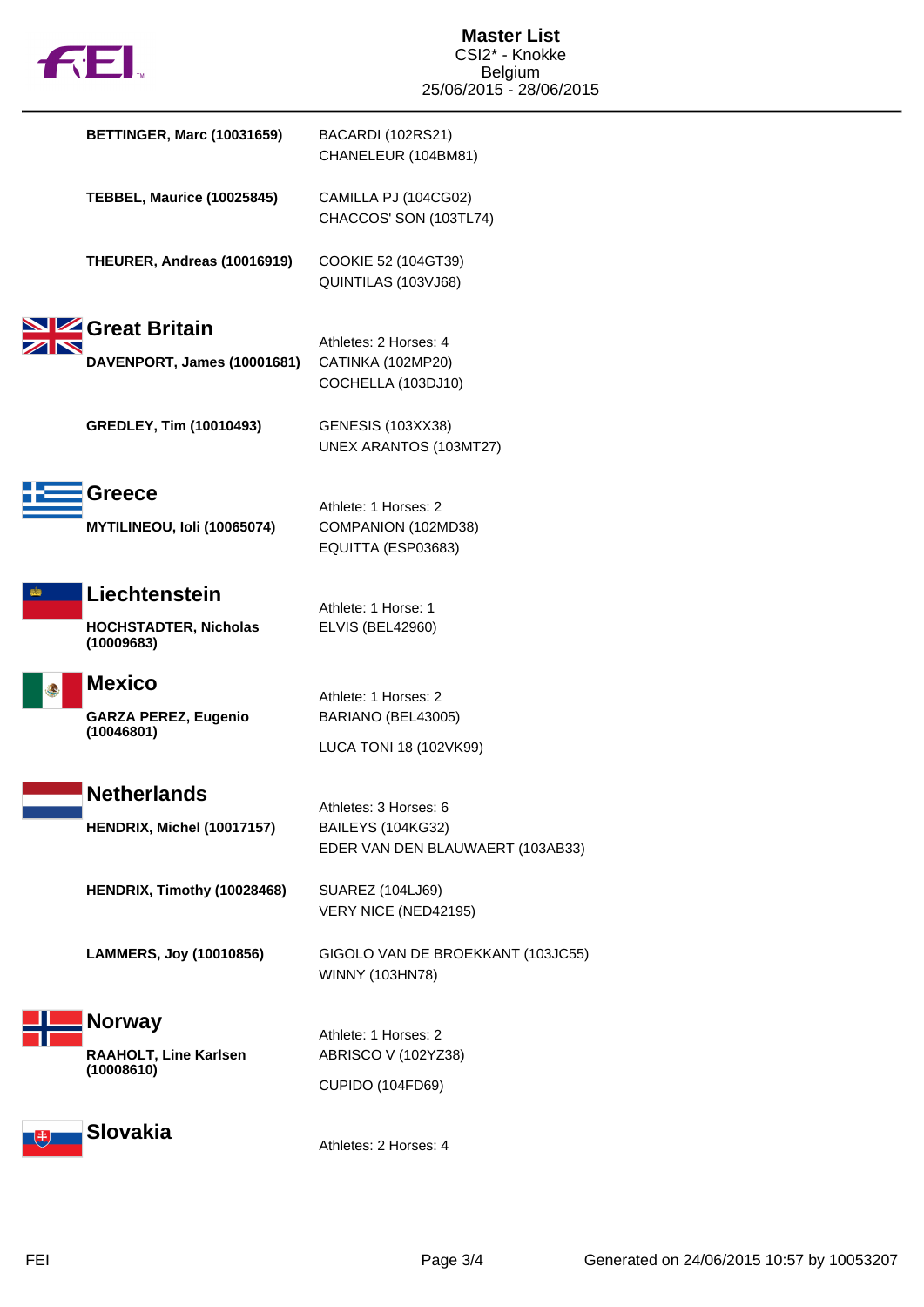|  | M |
|--|---|
|  |   |

| CHUDYBA, Bronislav (10018887) CONCANO (SUI40791) |                      |
|--------------------------------------------------|----------------------|
|                                                  | EXTASY III (103PJ23) |

**SILLO, Radovan (10002578)** OSCAR DES FONTAINES (FRA47258) QUINTO (102XS36)

**Spain AÑON SUAREZ, Gonzalo (10036357)**

Athletes: 2 Horses: 4 QLAMP D'IVRAIE (103AH80)

**PEREZ - BILBAO, Diego (10006428)**

LORDANOS JUNIOR (103WC59)

ZYDOCTRO VD KAPEL (103MD35)

MADAME BUTTERFLY (102XY40)

PRO UND CONTRA 2 (102XP75)

TOBIAS (NED40577)

Athletes: 2 Horses: 4



**AUGUSTSSON ZANOTELLI, Angelica (10012164)**

**SWARTZ, Erica (10024007)** CARLOW VAN DE HELLE (103WJ35) CONISHA VAN DE HELLE (102TR72)



## **Switzerland**

Athlete: 1 Horses: 2 **SMITS, Edwin (10001164)** DANDIEGO B Z (102NA38) ROUGE PIERREVILLE (103GH73)



**DINC, Husnu (10030075)** CHIARA (102XQ16)

Athlete: 1 Horse: 1



Athlete: 1 Horses: 2 **DANILOVA, Alisa (10057003)** FOR JUMP 7 (103BA20) QUINLAN 2 (103DR01)

**United States of**

**America ANTHONY, Carly (10026626)** BIG SMILE (103PP60)

Athletes: 2 Horses: 4

WANG CHUNG M2S (IRL40538)

**PASMORE, Catherine (10033487)** BONANZA VAN PAEMEL (102QT78) Z CANTA (102SC89)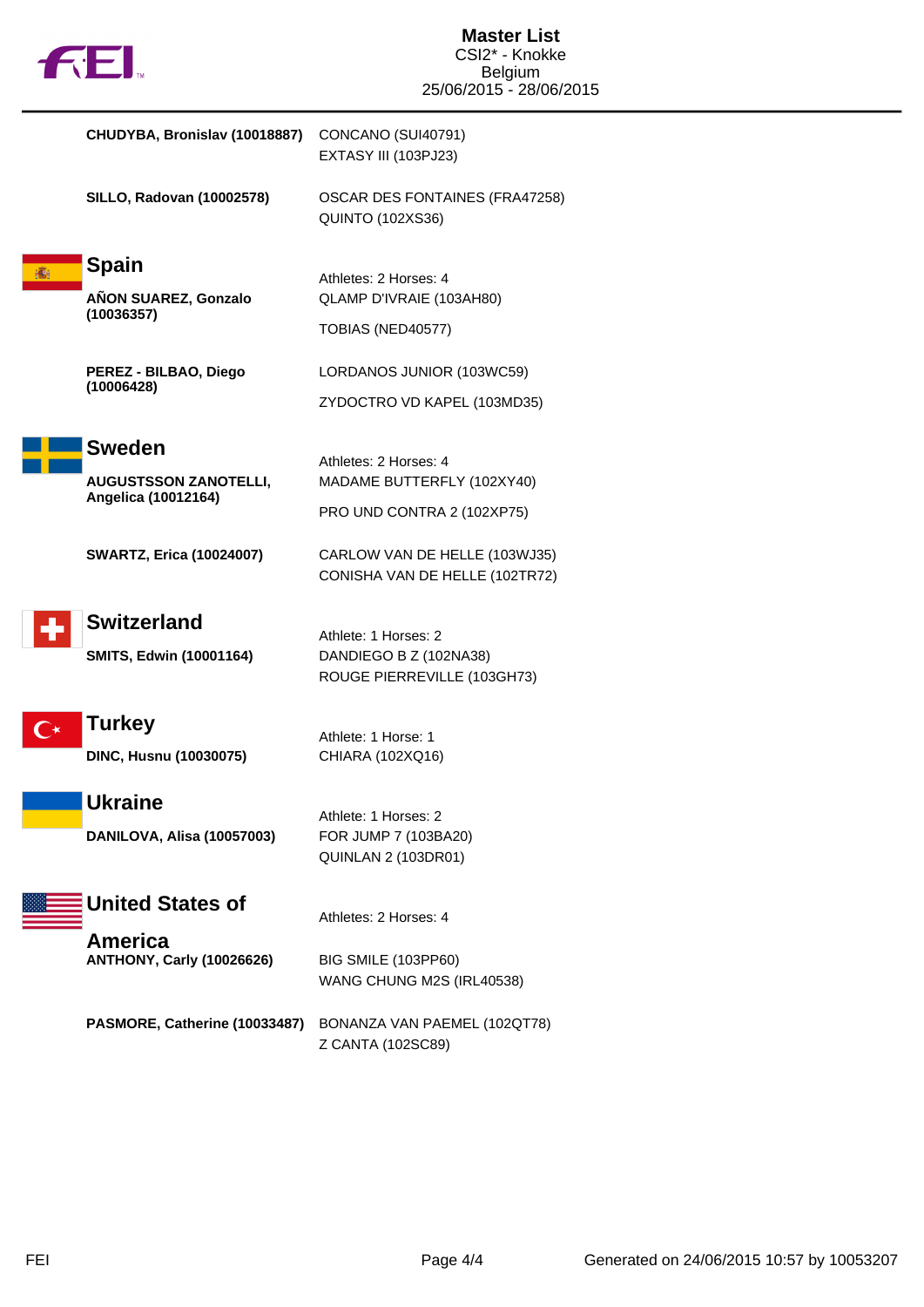

Countries: 7 Athletes: 49 Horses: 77

| <b>Belgium</b>                                    |                                                                              |
|---------------------------------------------------|------------------------------------------------------------------------------|
| BEHAEGEL, Thibaut (10090067)                      | Athletes: 35 Horses: 55<br>HERO VAN UTAH (104CR54)<br>VAYA CON D O (102WN71) |
| CARTON, Inge (10021936)                           | ILOICA VD BISSCHOP (104IM53)<br>UMBRELLA BRIMBELLES (104EN19)                |
| <b>CRACCO, Marie Julie Pascalle</b><br>(10120822) | RAHMANNSHOF'S USAMBA (GER46261)                                              |
| DAOUT, Chloé (10016818)                           | ASTI DES VERGERS (103VZ40)<br>UPHELIA DH (103HC92)                           |
| DE LAET, Caroline (10021943)                      | IZAR INVERNO (104MV95)<br>JAVA VAN DE KLEINHEIDE (104WC35)                   |
| DE PAUW, Jan (10090761)                           | <b>ESPOIR (104VR64)</b><br>JAKARTA ROYALE D.S. (104UR75)                     |
| <b>DE VOS, Laurence (10073522)</b>                | <b>ELAURA S (103GZ60)</b>                                                    |
| <b>DELREE, Maite (10074226)</b>                   | ARIZONA (103IV74)<br>REVE DU BANNEY (103DX39)                                |
| DEMUYNCK, Gail (10074901)                         | AMADEE VAN HET SLOGENHOF (BEL40073)<br>HANNE VAN T LEEUWERIKENHOF (103YA04)  |
| DERAEDT, Christof (10006414)                      | JALEO VAN HET HEUVELLAND (104TY64)                                           |
| FALCIANI, Delphine (10006424)                     | CANTONIA BY MARSTYL (104FI27)                                                |
| FALISSE, Stephanie (10106816)                     | CARACEY VAN HET EXELHOF (104SQ06)<br>UNESTAR DE BETTEGNEY (104PT86)          |
| <b>GAELENS, Maxine (10109994)</b>                 | FESTINA VD KNUFFEL (104LJ93)<br>HIDALGO VAN HET ROELHOF (103XK51)            |
| <b>GEURTS, Sophie (10008831)</b>                  | HAMDAAN (104OM81)<br><b>STORM (BEL10651)</b>                                 |
| <b>HAELTERMAN, Stephanie</b><br>(10024861)        | MOINEAU DES VENTS (BEL42149)<br>OCARINA DU THEIL DE LAUBRY (BEL42476)        |
| <b>IGALSON, Muriel (10082107)</b>                 | AL BUNDY II (103EW57)                                                        |
| LAENEN, Melissa (10059759)                        | IN TIME (104HO26)<br>JAEGERMEISTER K (104VF05)                               |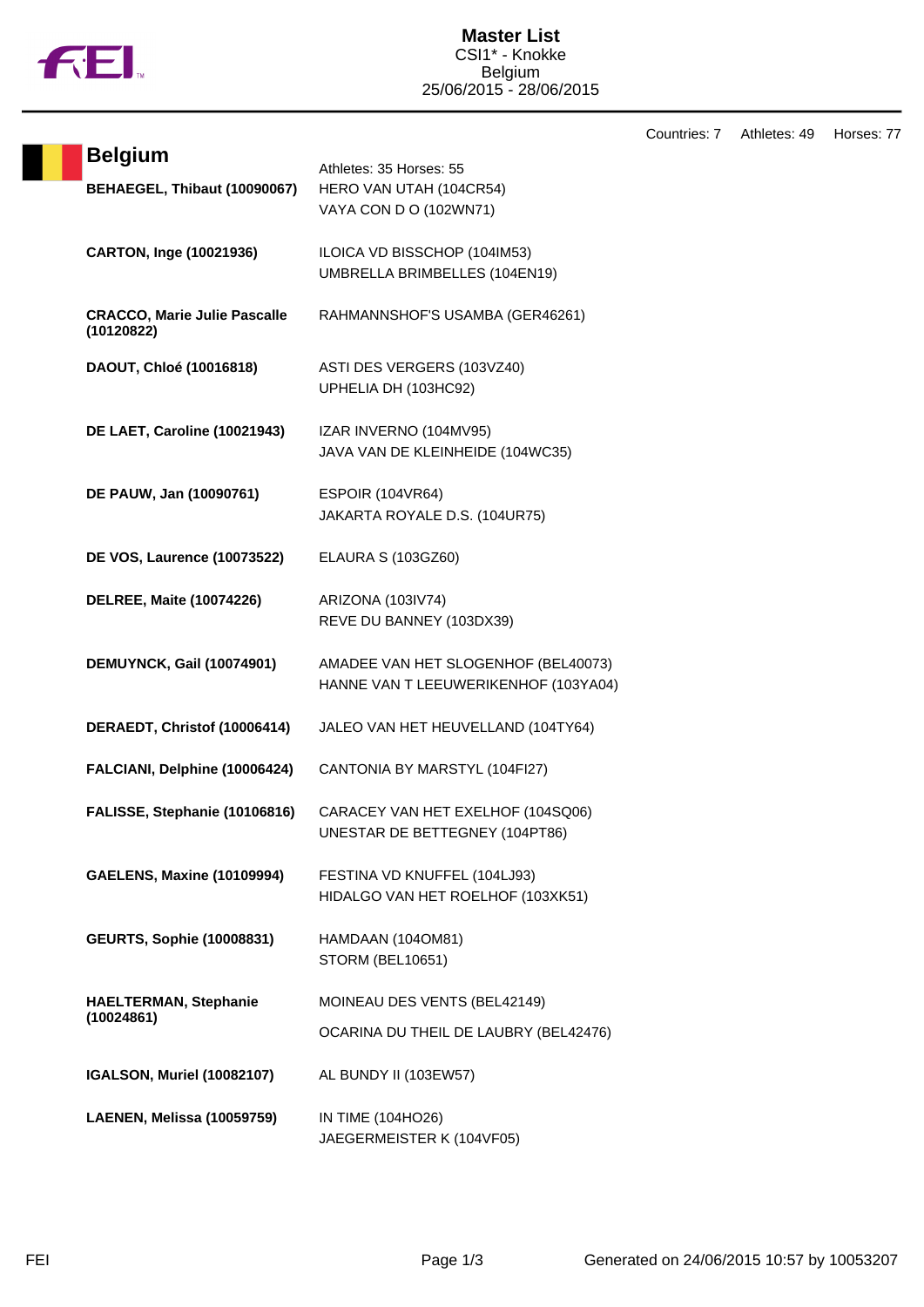

| <b>MACHIELS, Fanny (10028862)</b>                | IQUIQUE (BEL40859)<br><b>TIMUS (102SF38)</b>                            |
|--------------------------------------------------|-------------------------------------------------------------------------|
| MACQUOY, Evy (10120559)                          | BABOUCHE (104VR69)                                                      |
| MAENHAUT, Jolien (10035967)                      | CONTINE DU RY (104PI62)<br>CRAWFORD FL (104IF50)                        |
| PEETERS, Charlotte (10036140)                    | TEKILA DU BEAU MONT (104MF29)                                           |
| <b>ROCHER, Melissa (10120577)</b>                | ILUNA KDW Z (104VS01)                                                   |
| <b>SPIESSENS, Kevin (10006513)</b>               | INFORMANT VD HEFFINCK (104MO21)<br>JIVARO VAN DEN LINDENBERGH (104RN04) |
| TILLEMAN, Delphine (10035984)                    | INTIMO VAN HET LINDEHOF (104OD69)                                       |
| <b>VADEY, Thomas (10042578)</b>                  | CALYAN DES CHENES (104VX92)<br>QUANTUM Z (104NE04)                      |
| <b>VAES, Elien (10089662)</b>                    | CHAMPERELLE (104PZ33)<br>CHILLY TN (103SJ89)                            |
| VAN ASSCHE, Arnika (10035989)                    | FEIN CHIN (103BA19)                                                     |
| VAN DEN BOSCH, Charlotte<br>(10096565)           | COLMA VAN DE BERGHOEVE (104HP78)<br>FAY VD BERGHOEVE (103AX02)          |
| <b>VAN DEN BROECK, Tim</b><br>(10047068)         | CLIFFER Z (104ND91)<br>DENVER DE LIEBRI Z (104MZ43)                     |
| VAN MIEGROET, Peter (10078517) ELCO VM (104HP67) |                                                                         |
| VAN PUTTE, Maxime (10120948) TAXI (BEL40386)     |                                                                         |
|                                                  | VAN THUYNE, Frederik (10042215) QUELQU'UN DE LA MUSARDIERE (BEL40018)   |
| <b>VANDIERENDONCK, Pieter</b><br>(10079885)      | ELINI VH COSTERSVELD (103IE62)<br>JUMPY VAN DE HERMITAGE (104VX28)      |
| VANHALME, Brigitte (10074138)                    | WHITNEY HOUSTON (103DX77)                                               |
| VERMEULEN, Jimmy (10015485)                      | DENZEL VT MEULENHOF (104NE05)                                           |
| <b>Brazil</b>                                    | Athlete: 1 Horse: 1                                                     |

**REIN, Michelle (10114461)** ARCANTO 2 (103VU54)

 $\ddot{\bullet}$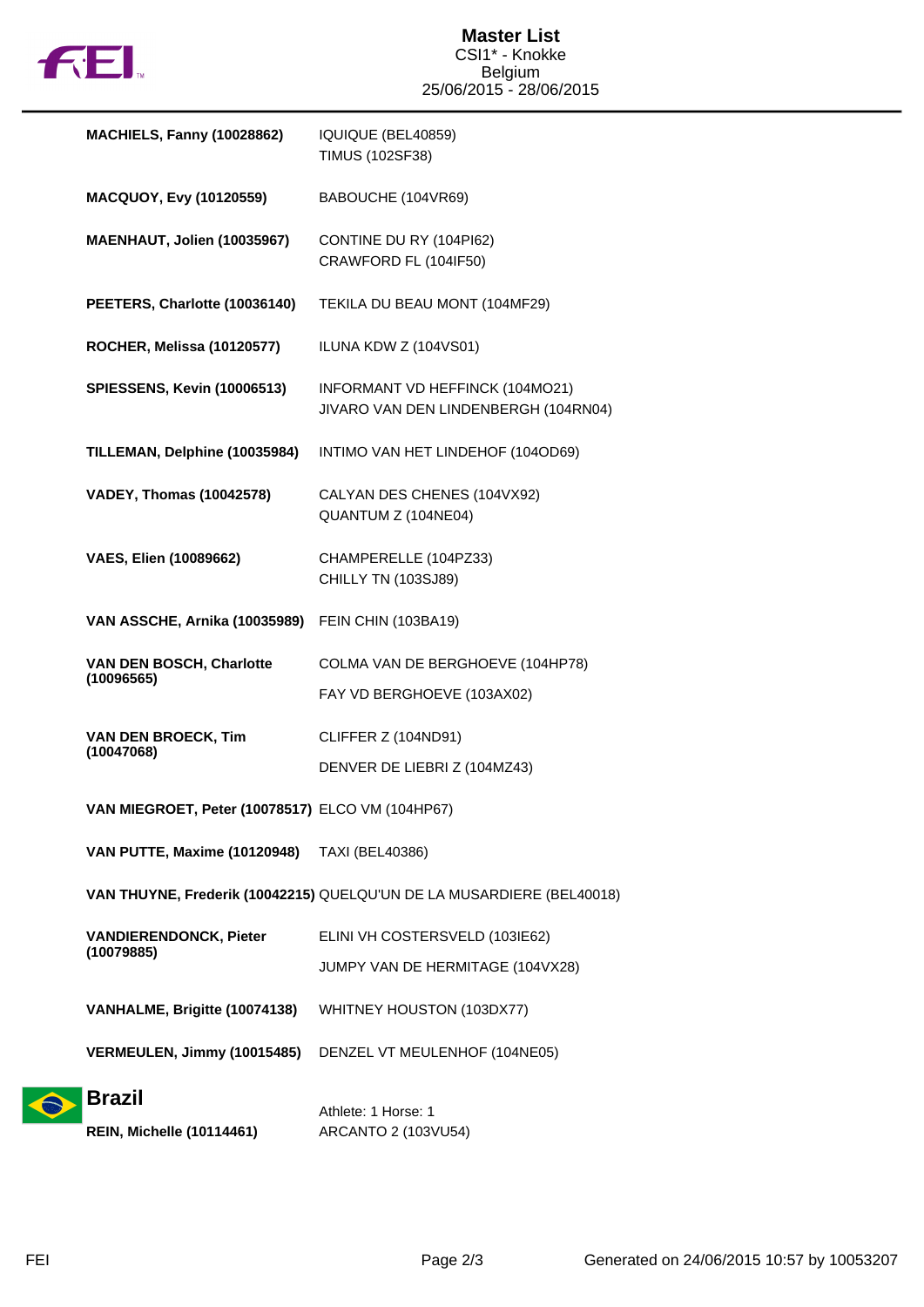

**Czech Republic**

Athlete: 1 Horses: 2 **HLAVACKOVA, Daniela (10066452)**CARTHON ROUGE (104VW40) IRIXT C (104FJ46)

| <b>Finland</b>                   |  |
|----------------------------------|--|
|                                  |  |
| <b>AMINOFF, Maria (10025426)</b> |  |

Athlete: 1 Horses: 2 **AMINOFF, Maria (10025426)** DANDY BLUE B (104OH91) VDL GROEP AXEL (103GG60)



Athletes: 9 Horses: 15 **DE ROTHSCHILD, Olivia (10066547)** QUALVIN D'EMM (103NC62) TOSCANE DE KERARROUAN (104JM90)

**DOLLEANS, Anne France (10074057)**

NEWTON DE TURCIS (102RK38)

PICASSO DES DAMES (102SC76)

- **HANDS, Marina (10107077)** PADISHA DE MARS (102UJ39)
- **PELLEREY, Sophie (10023205)** ACONNECTION (103FC38)
- **PELLERIN, Julie (10023206)** RUSKAYA SEMILLY (103HX26) TWISTER DOTY (104MN35)
- **POLI, Amandine (10065689)** QUOMANCHE DE LA BAIE (102ZQ38)
- **SEGALOT, Julia (10118165)** APHRODITE (103UV57)
	- UNSOMNIE DE LA ROQUE (104IX12)

**STROM, Ingrid (10023360)** CASSABLANCA VD MOLENDREEF (FRA45634) ROUF BRECOURT (103VP19)

**SUEUR, Alexandre (10000647)** ISTRIA VAN DE START (104IG04) RIVIERE DU MONTOIS (103IQ32)

## **Israel**

Athlete: 1 Horse: 1 **EPSTEIN, Ariel (10118479)** CORONA 120 (104JT43)

## **Netherlands**

Athlete: 1 Horse: 1 **BIESSEN, Ivo (10018934)** JERSEY VD HUNTERS (104MZ51)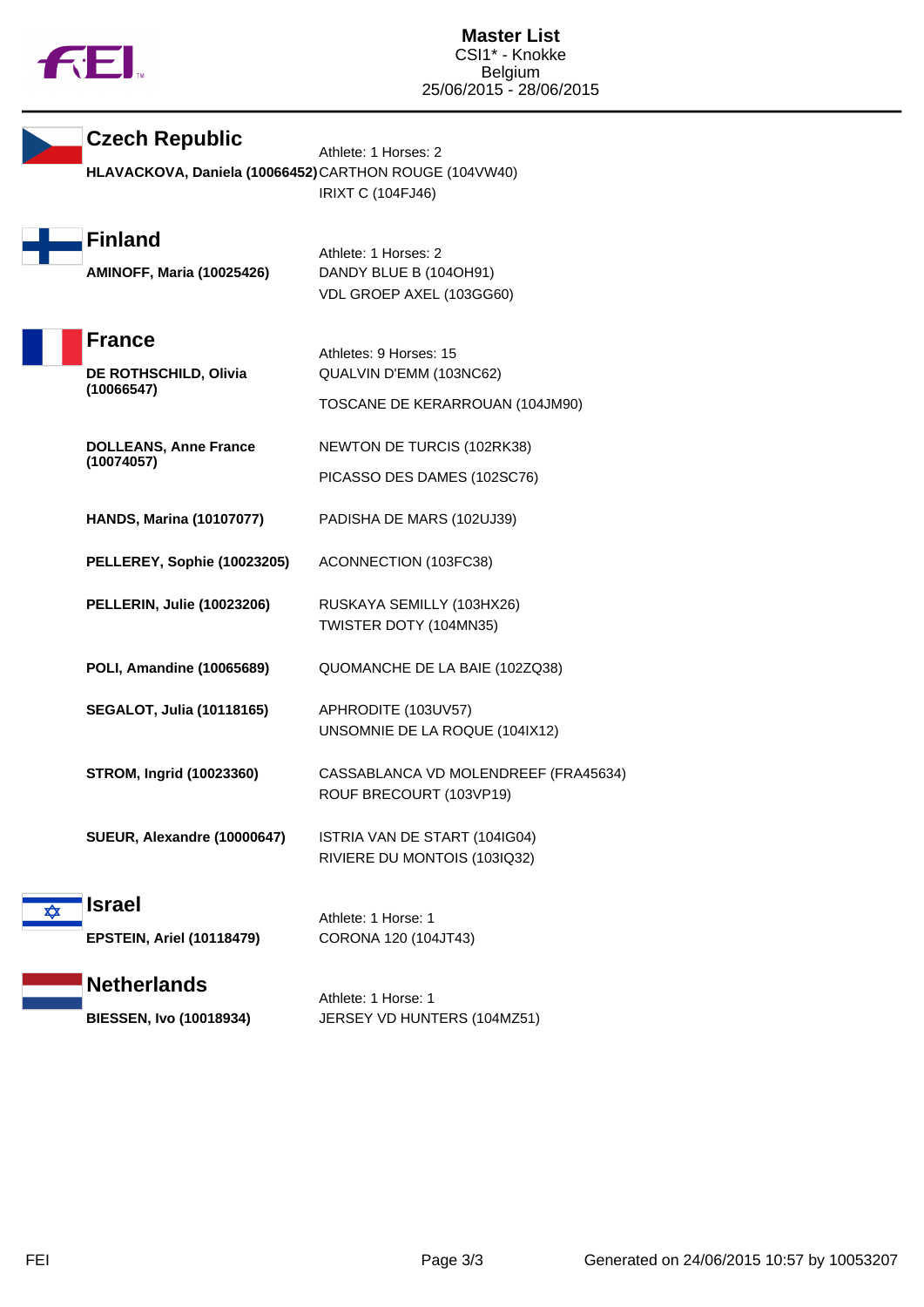

## **Master List** CSI2\* - Knokke Belgium 25/06/2015 - 28/06/2015

Countries: 19 Athletes: 63 Horses: 114

|                                                         | uu                                                                                 |
|---------------------------------------------------------|------------------------------------------------------------------------------------|
| <b>Belgium</b><br>ANDRIES, Stephanie (10030307)         | Athletes: 25 Horses: 48<br>CICERO (102QN87)<br>DARLING DE LA MARCHETTE Z (104QU98) |
| <b>BUDD, Nathan (10083481)</b>                          | AUBURN DES ROSIERS (103TG81)<br>BALDER VAN DE KATELIJNKOUTER (BEL40599)            |
| <b>CHRISTIAANSEN, Carmen</b><br>(10081870)              | JENNIFER (104CN32)<br>THELMA LA TOUR VIDAL (103WB46)                               |
| CLAEYS, Jan (10078520)                                  | BLACKMAIL JB (103TT77)<br>CHARMEUR VAN HET KLOOSTERHOF (103GY57)                   |
| <b>CONTER, Zoe (10071490)</b>                           | BURBURRY R (103LF61)<br>SOORY DE L'HALLALI (104EI30)                               |
| D'HAVE, Lynn (10063276)                                 | CAELUM TER WILGEN (102RY91)<br>ESPRI VAN DE HERMITAGE (103MR95)                    |
| DAEM, Viktor (10089375)                                 | GUIDAM VAN HET ACHTERHOEK (103LK87)<br>LEXUS Z (103TX73)                           |
| DEMUYNCK, Freddy (10001373)                             | AIMAR VAN HET POLDERHOF (104AB90)<br>DIRIGENT VAN HET POLDERHOF (102VU70)          |
| <b>GEURTS, Jessica (10008859)</b>                       | COLINA PIJNVENHOF Z (103SG02)<br>HARKITO VAN DEN BERG (104CJ87)                    |
| <b>GUERY, Patricia (10039257)</b>                       | CATAPULTE HEDONISTE (104FJ80)<br>CHILLIPEPPER (103TC76)                            |
| HAELTERMAN, Damien (10024829) ELABA DE LAUBRY (102SD97) | HOOLIGAN DE LAUBRY (103XO20)                                                       |
| <b>KUNDYCKI, Marie (10007304)</b>                       | BALTHAZAR VP WISBECQ (103WE86)<br>UPPERCUT DE BAY (104CW42)                        |
| LENOBLE, Marine (10075076)                              | <b>BAILEY (104EE33)</b><br>BUGSY MALONE D'HOF TEN BOS (103VT98)                    |
| LIENARD, Philippe (10002544)                            | AMAZING GRACE (BEL42484)                                                           |
| <b>MALFAIT, David (10038471)</b>                        | CHARLON (104RN66)<br>HUNTERS CONLYPSO II (104QY71)                                 |
| MORSSINKHOF, Evy (10041864)                             | <b>BILLY D (103LD71)</b><br>PERIGROSSO (103VZ31)                                   |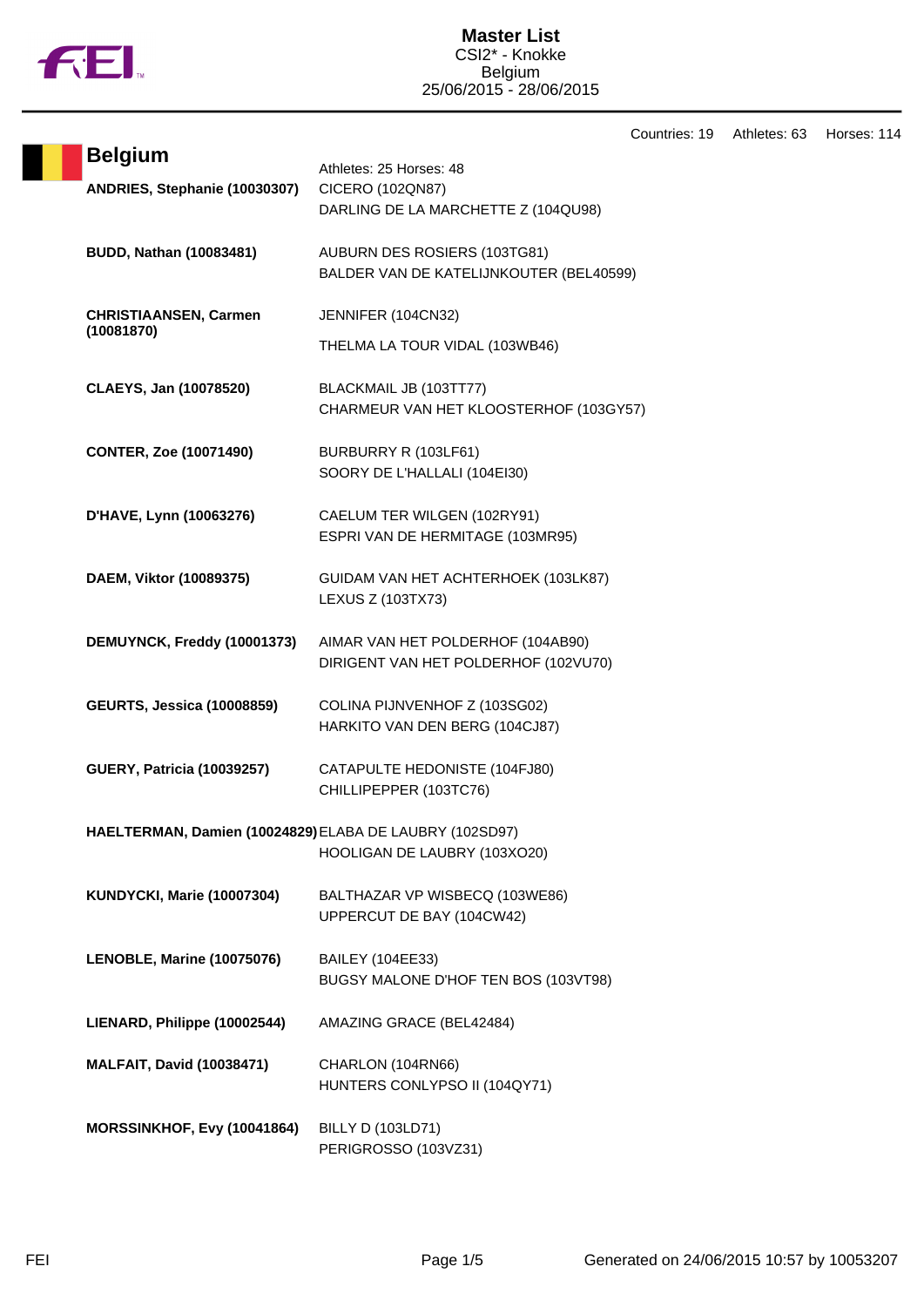

| PENINQUE GUILBERT, Raphaëlle QAT GATS DU LOZON (103OC20)<br>(10087416) |                                                               |                                                                                           |
|------------------------------------------------------------------------|---------------------------------------------------------------|-------------------------------------------------------------------------------------------|
|                                                                        |                                                               | SAMARA DE MAZURE (104JO40)                                                                |
|                                                                        | <b>THOMAS, Gilles (10073507)</b>                              | CONARO (103AM82)                                                                          |
|                                                                        |                                                               | ZAMORRA S (104QE11)                                                                       |
|                                                                        | THONON, Virginie (10006345)                                   | BONANZA (103ZP53)                                                                         |
|                                                                        |                                                               | TRISTAN HORTA Z (103SD86)                                                                 |
|                                                                        | <b>VAN BELLE, Mike (10021937)</b>                             | HAKUNA MATATA C EN M (102WL38)                                                            |
|                                                                        | <b>VAN DER STRATEN, Laurent</b><br>(10047697)                 | <b>BON JOVI SR (103VS00)</b>                                                              |
|                                                                        |                                                               | HH COLORADO (SWE40629)                                                                    |
|                                                                        | VAN MASSENHOVE, Jordy<br>(10061741)                           | <b>BOMBAY B (103GY20)</b>                                                                 |
|                                                                        |                                                               | ELKE MARIA M (104UK42)                                                                    |
|                                                                        | VAN ROOSBROECK, Jules                                         | FOR PLAY Z (103XZ58)                                                                      |
|                                                                        | (10001839)                                                    | ICEMAN VAN DE NETHE (104GO65)                                                             |
|                                                                        | VERGAUWEN, Joris (10001810)                                   | HARDI (104IQ79)                                                                           |
|                                                                        |                                                               | HYPOLIET VD KOELAAR (104OC33)                                                             |
|                                                                        | <b>VERSCHUERE, Stephan</b><br>(10118908)                      | HORS CLASS FLANDRIA (104CC71)                                                             |
|                                                                        |                                                               | IKILLA 'R' (103YZ92)                                                                      |
|                                                                        | <b>Brazil</b>                                                 |                                                                                           |
|                                                                        | <b>CARVALHO FILHO, Caio</b>                                   | Athletes: 3 Horses: 5<br>APOLLO DL BONNETTE Z (103WL12)                                   |
|                                                                        | (10025783)                                                    | RAZZIA DE LA ROQUE (102VD08)                                                              |
|                                                                        | <b>CHIAROTTO PENTEADO,</b>                                    | HILDE (104HI67)                                                                           |
|                                                                        | Fernando (10066336)                                           |                                                                                           |
|                                                                        |                                                               | DRUMMOND, Carolina (10082298) ISTAR VAN DE MEERDIJK (104CL53)<br>OPIUM DU BREAU (103UF02) |
|                                                                        |                                                               |                                                                                           |
|                                                                        | <b>Czech Republic</b>                                         | Athlete: 1 Horse: 1                                                                       |
|                                                                        | AUGIER DE MOUSSAC, Charlotte WEMBLEY (NED42556)<br>(10009582) |                                                                                           |
|                                                                        | <b>Dominican Republic</b>                                     |                                                                                           |
|                                                                        | HAZOURY, Lisbeth (10040151)                                   | Athletes: 2 Horses: 3<br>CASSINO 20 (103GK51)                                             |
|                                                                        | PELLERANO, Rogelio (10063870)                                 | TEMPORELLE DE FRITOT (103YX11)                                                            |
|                                                                        |                                                               | UBBIE D'ONDREVILLE (104IX14)                                                              |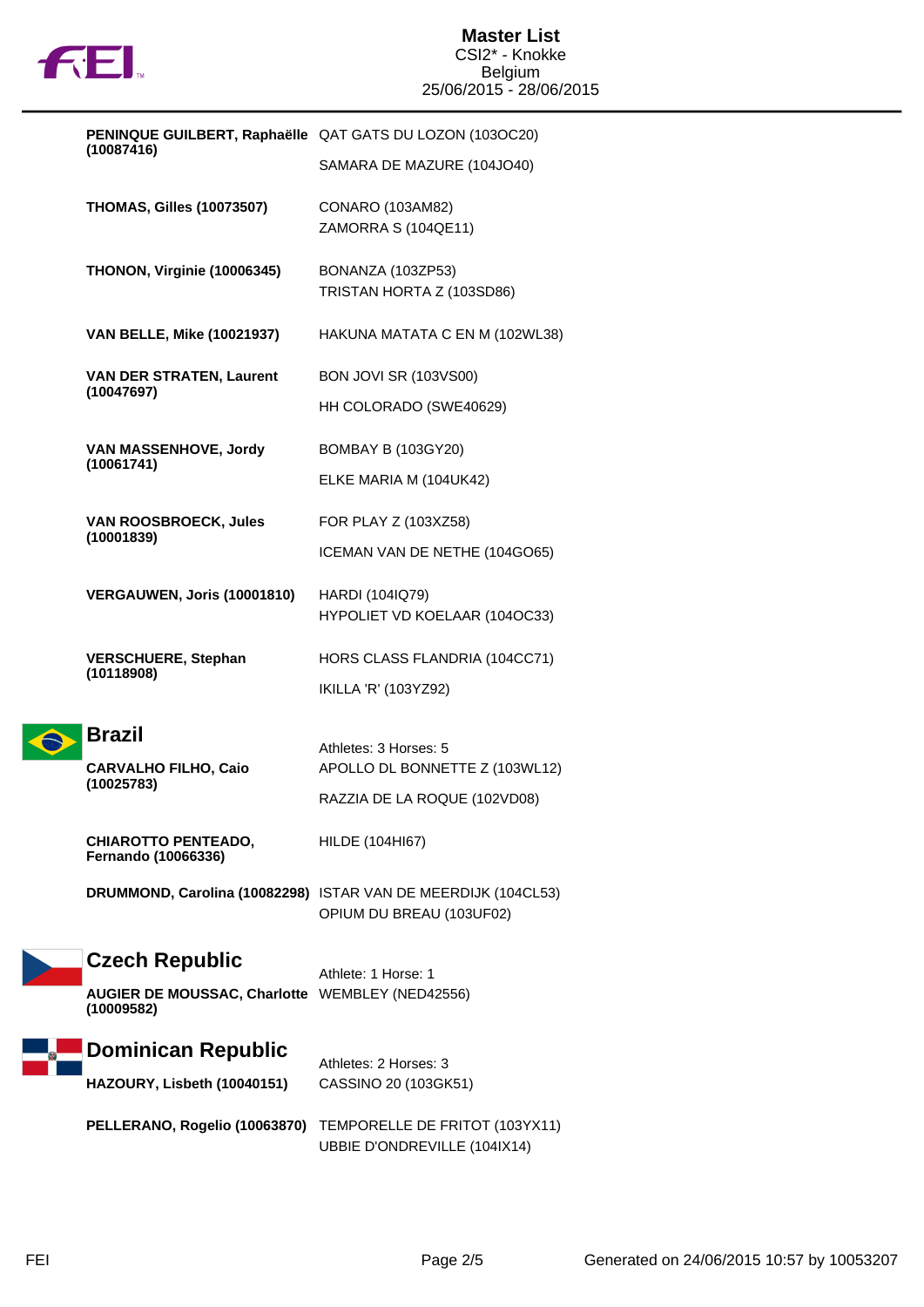

| <b>France</b><br><b>BARTIN, Vincent (10043985)</b>          | Athletes: 12 Horses: 21<br>CARAMBA DU RUISSEAU Z (103XT99)<br>MACAO (ESP40196)                 |
|-------------------------------------------------------------|------------------------------------------------------------------------------------------------|
| <b>CHAMBAUD, Alice (10006358)</b>                           | SICILE BIATS (103PC81)                                                                         |
| <b>COSTA, Marion (10002179)</b>                             | QUIKOU DES ORES (103VY67)                                                                      |
| COUPERIE, Baptiste (10022640)                               | SPRINT DU ROUET (103YJ55)<br><b>VIRGO DC (104FO74)</b>                                         |
|                                                             | COURTADE, Charlotte (10009755) ANCILLA DE SOLEIL JR (103TH88)<br>LORO PIANA CARTELLA (102VT97) |
| DARTY, Clara (10009586)                                     | RINTINTIN DES BLES (103AU83)<br>TEXAS DU THOT (103LX24)                                        |
| MAUPILER, Robinson (10062429) ARKEL (103VZ42)               | CHERRYFRAS DE RIALFO Z (103JJ40)                                                               |
| MILLE, Emmanuelle (10001213)                                | DIOR I Z (103TG82)<br>ZAPPA (103JB21)                                                          |
| POSTILLON, Lara (10020024)                                  | PIMM'S DU COTY (102TC61)<br><b>WOMAN (103FP10)</b>                                             |
| ROZAIRE, Josselin (10023303)                                | AERO FLYER (103HQ81)                                                                           |
| <b>STROM, Isabelle (10006478)</b>                           | AIR JONHSEN Z (103LB31)<br>VEDETTE Z (103RU97)                                                 |
| <b>VACHER, Agathe (10025359)</b>                            | <b>ASKAN Z (102UE78)</b><br>CASJANA (103DE23)                                                  |
| Germany<br>POHL, Nicola (10071629)                          | Athlete: 1 Horses: 2<br>LAST MINUTE 60 (102UP23)<br>WALONA 15 (102VY54)                        |
| <b>Ze Great Britain</b><br><b>WHITEWAY, Lara (10048025)</b> | Athlete: 1 Horses: 2<br>BELLAGIO II (102MB02)<br><b>PRINCE Z (102MK22)</b>                     |
| Greece<br>MYTILINEOU, Hannah (10001538) CLAUDIA (GRE40185)  | Athlete: 1 Horses: 2<br><b>MON AME II (103LN74)</b>                                            |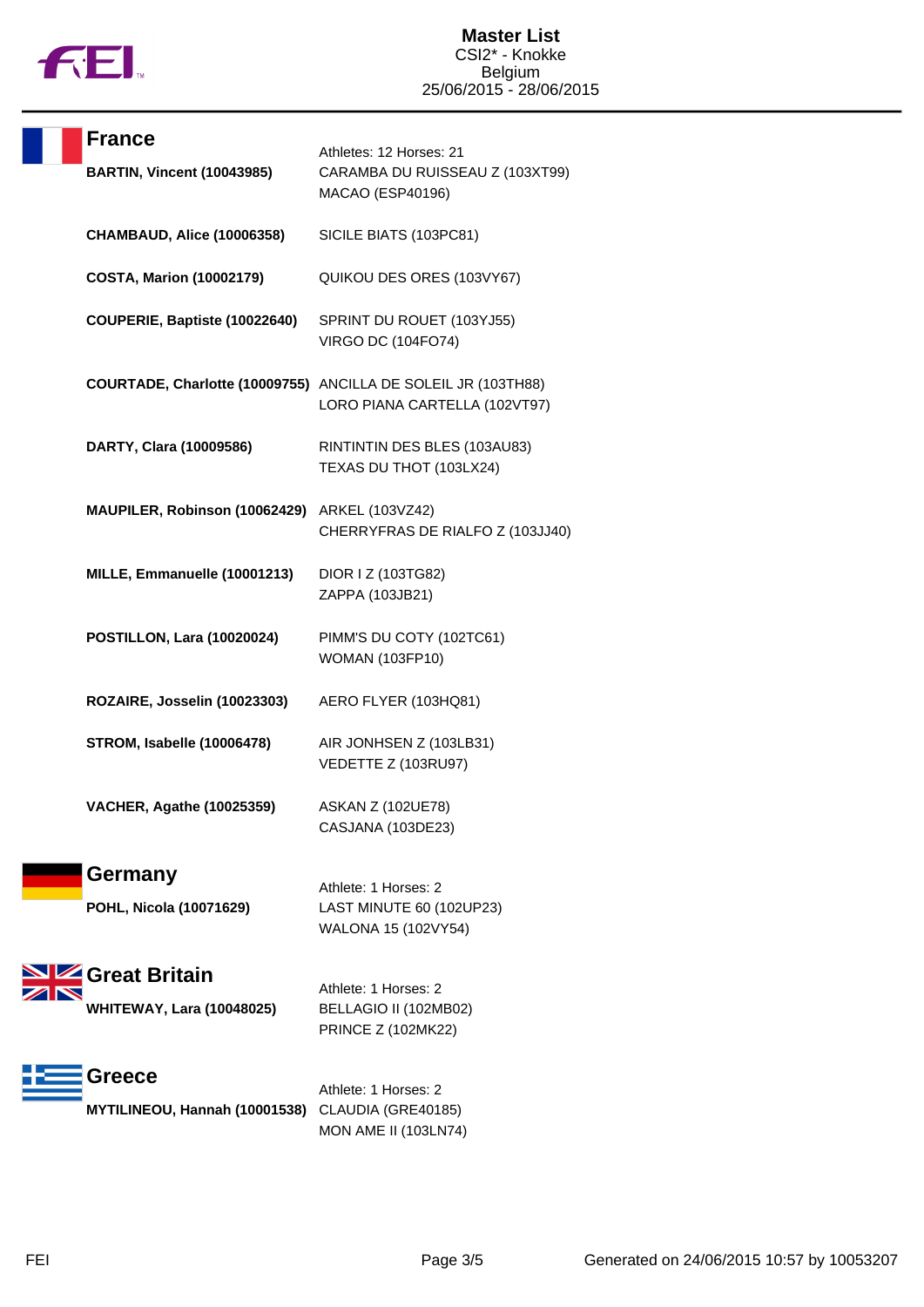

| <b>Italy</b>                                                    | Athlete: 1 Horses: 2                                                             |
|-----------------------------------------------------------------|----------------------------------------------------------------------------------|
| PIZZATO, Manuel (10016350)                                      | GASSINA DE FRIBOIS (103TN38)<br>OPIUM DE BRECEY (FRA47509)                       |
| <b>Mexico</b><br><b>AGUIRRE, Mariel Victoria</b><br>(10056283)  | Athlete: 1 Horses: 2<br>CORTEZ (BEL43042)<br>FILOU (103MH71)                     |
| <b>Morocco</b><br><b>BENNANI SMIRES, Abdeslam</b><br>(10055355) | Athlete: 1 Horses: 2<br>MOWGLI DES PLAINS (FRA44152)<br>SAFARI SONZEEN (103DH84) |
| <b>Netherlands</b><br><b>FRANSSEN, Tim (10006894)</b>           | Athletes: 5 Horses: 8<br>BILBAO (103VY31)<br>KASHMIR (104RL65)                   |
| <b>HEINS, Stefanie (10032256)</b>                               | DACARO (104LG62)<br>QUALITY (102YG83)                                            |
| MAKKINGA, Anne-Liza (10047660) CACHARELLE (104DK45)             | CRYSTEL CLEAR (102XG57)                                                          |
| ROMP, Ruben (10018941)                                          | AUDI 'S CONTENTO (103VO84)                                                       |
| <b>WOLF, Annette (10031854)</b>                                 | <b>WILLEM (104SS98)</b>                                                          |
| <b>New Zealand</b><br><b>WILSON, Grant (10001494)</b>           | Athlete: 1 Horses: 2<br>BRAVEHEART (104LO74)<br>UN DIAMANT DU NEVEZ (103UN84)    |
| <b>Norway</b><br><b>LONGEM, Marie (10040668)</b>                | Athletes: 2 Horses: 3<br><b>BENITO (103PE42)</b>                                 |
| <b>SKOLLERUD, Marit H. (10024502)</b><br><b>South Africa</b>    | BARCELONA (103IU00)<br><b>WIEPKE H.E. (NED42519)</b>                             |
| <b>CARTER, Alexandra Mairi</b><br>(10028264)                    | Athlete: 1 Horses: 2<br>FAGANO (103SC35)<br><b>IBABCO (104CN18)</b>              |
| <b>Spain</b>                                                    | Athlete: 1 Horses: 2                                                             |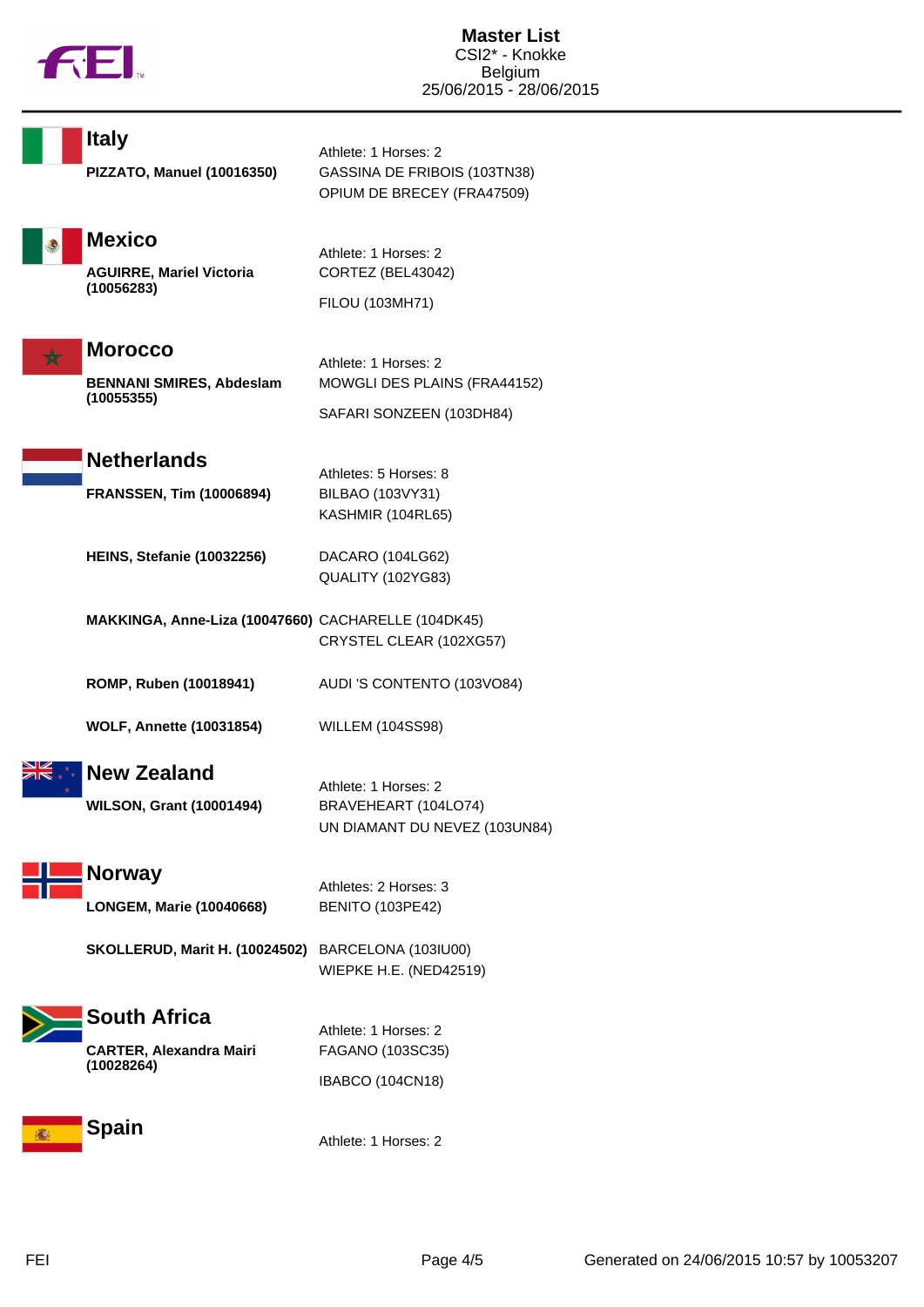

| EPAILLARD, Susana (10002873)                                             | QIRA D AUGE (103CR72)<br>ULTRASONIC D' AUGE (104JB75)                  |
|--------------------------------------------------------------------------|------------------------------------------------------------------------|
| <b>Sweden</b><br>LANDEBLAD, Amanda (10026138) AUDI'S UPGRADER (NED40570) | Athlete: 1 Horses: 2<br>HAPPY (103WV05)                                |
| <b>Turkey</b><br>ATABEK, Avni (10000806)                                 | Athletes: 2 Horses: 4<br>DADULLAH (104RE22)<br>DZSINGISZ KAN (103JI79) |
| SIYAHI, Efe (10046881)                                                   | ALBERTO (104BP92)<br>BEAU DU ROUET (103CD77)                           |
| United States of<br>America                                              | Athlete: 1 Horse: 1                                                    |
| LE PICART, Helena (10109303)                                             | BON VIVANT (104KO55)                                                   |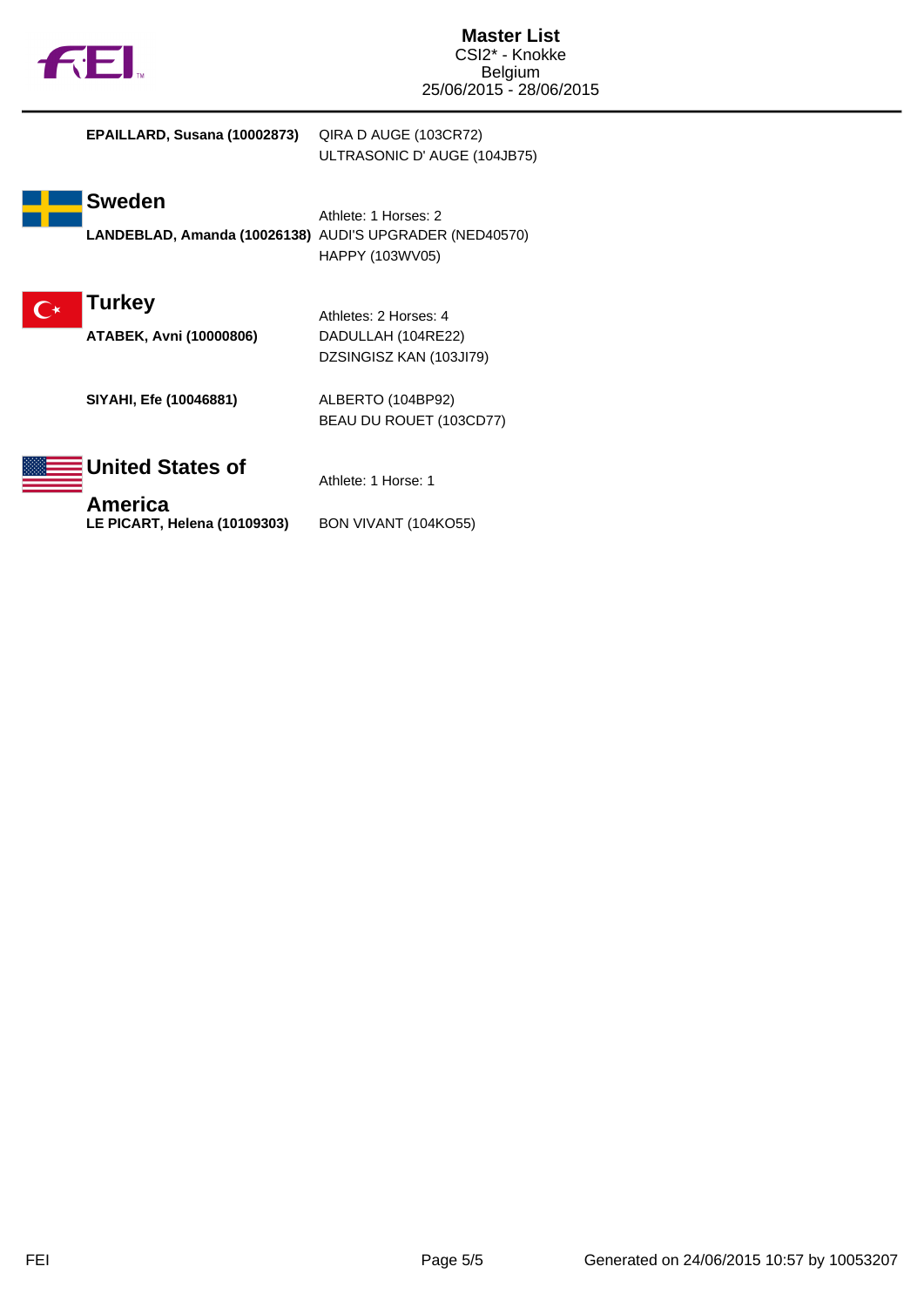

Countries: 20 Athletes: 76 Horses: 76 **Argentina** Athlete: 1 Horse: 1 **LAROCCA, José María (jr) (10012371)** COREALL (103VQ99) **Belgium** Athletes: 22 Horses: 22 **BRAECKMANS, Cassandra (10072238)** IUNO VD MINKFARM (104OS11) **CLEMENS, Pieter (10036198)** TINETTO JO (103RT01) **DAIGNEUX-LANGE, Fabienne (10009757)** BABY FEE DES HAZALLES (103UT98) **DE BRABANDER, Karline (10017249)** HOS D'O (104CH02) **DE WAELE, Koen (10015508)** IGOR DE VAUXELLES (104IO06) **DEMOLDER, Johan (10001767)** DIETER (104HP44) **DENUTTE, Hendrik (10001593)** CASSIS VAN DE KRANENBURG (104MF41) **DEVOS, Pieter (10006585)** CRESCENDO DV Z (104II48) **GIELEN, Kevin (10005772)** IVORY TER DOORN (104CT11) **GUERY, Jérôme (10001740)** HANDOR VAN T ROOSAKKER (104CN36) **HEMERYCK, Rik (10008183)** BRETLING DU PARADIS Z (104KE46) **KENIS, Pieter (10038317)** ILONKA (104OC31) **LAMBILLIOTTE, Eleonore (10040828)** HOTCHA VAN 'T ROZENDAEL (103YQ87) **MELCHIOR, Judy Ann (10006504)** LOVER BOY Z (104CH95) **PATTEET, Gudrun (10001508)** SEA COAST IDEO D'O (104PC91) **VAN DEN BOSCH, Michael (10034918)** CARMILY (104GD11) **VAN PAESSCHEN, Constant (10024862)** HUNTERS SCENDRO (103TI91) **VEREECKE, Koen (10016395)** WOUTLAND IMAGINE (104HD75) **VERLOOY, Jos (10036186)** JK HORSETRUCKS LEASURE Z (103TI84) **VERNAET, Frederic (10006767)** HELIANTE VAN SPIEVELDHOEK (104HP28)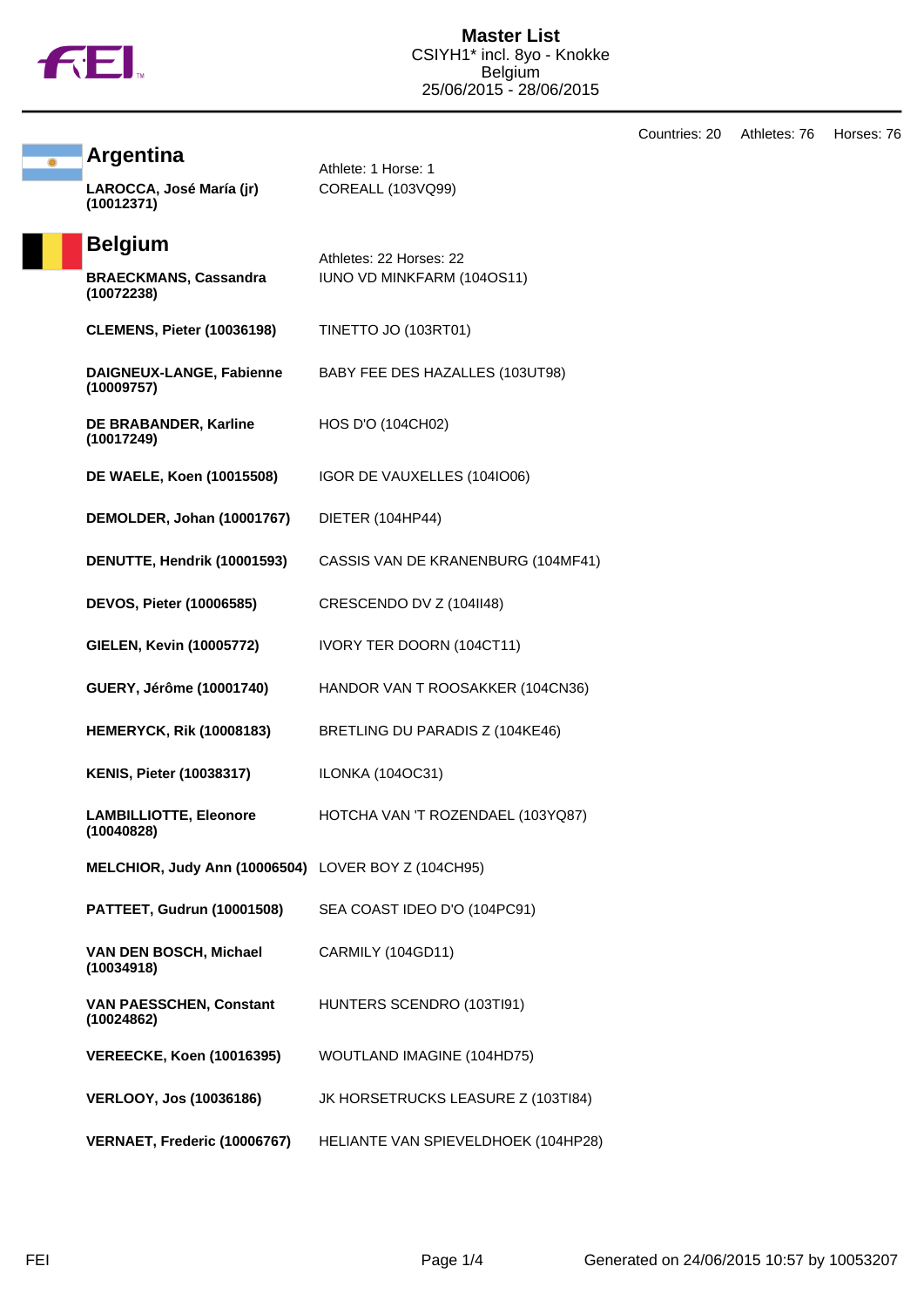

| <b>VRINS, Nick (10010407)</b>                                         | <b>CUMTHAGO C (104IO17)</b>                            |
|-----------------------------------------------------------------------|--------------------------------------------------------|
| WATHELET, Gregory (10001505)                                          | TEFNOUT D'OUILLY (104FA25)                             |
| <b>Brazil</b><br><b>MODOLO ZANOTELLI, Marlon</b><br>(10031717)        | Athletes: 2 Horses: 2<br>CASSANDRA (103WL96)           |
| <b>MOTTA RIBAS, Carlos Eduardo</b><br>(10006277)                      | DAMIAN (104QS70)                                       |
| Canada<br>NEWLANDS, Wesley (10023481)                                 | Athlete: 1 Horse: 1<br>CALVIN N (104AD32)              |
| Colombia<br>LOPEZ, Carlos (10000483)                                  | Athlete: 1 Horse: 1<br>ULTRAMARINE (104KE45)           |
| <b>Czech Republic</b><br><b>AUGIER DE MOUSSAC, Emma</b><br>(10017125) | Athlete: 1 Horse: 1<br>CORINDA VD REESTHOEVE (103VX32) |
| <b>Egypt</b><br>SAÏD, Abdel (10047111)                                | Athlete: 1 Horse: 1<br>IMKE 111 (104MZ97)              |
| <b>France</b><br>DELESTRE, Simon (10002790)                           | Athletes: 5 Horses: 5<br>QUIDMAN DENFER (104TK70)      |
| FEUILLERAC, Vincent (10003043) TIP TOP DE L'ORLE (104LM78)            |                                                        |
| <b>GUILLET, Laurent (10001988)</b>                                    | DITMAR (104GN63)                                       |
| LABORDE, Elodie (10001191)                                            | BAMAKO II VH KOEKOEKSHOF (104MW62)                     |
| ROZIER, Philippe (10002549)                                           | HALLINA DE MUZE (104HX29)                              |
| <b>Germany</b>                                                        | Athletes: 6 Horses: 6                                  |
| <b>BETTINGER, Marc (10031659)</b>                                     | INCROYABLE DE MUZE (104CV63)                           |
| <b>DEUSSER, Daniel (10008871)</b>                                     | IRENICE HORTA (104UL44)                                |
| <b>EHNING, Marcus (10011403)</b>                                      | <b>HENDRIK 41 (104TM71)</b>                            |
| <b>MEYER, Janne Friederike</b><br>(10001705)                          | CHLOE (103SD83)                                        |
| <b>TEBBEL, Maurice (10025845)</b>                                     | LYCON 3 (104CR62)                                      |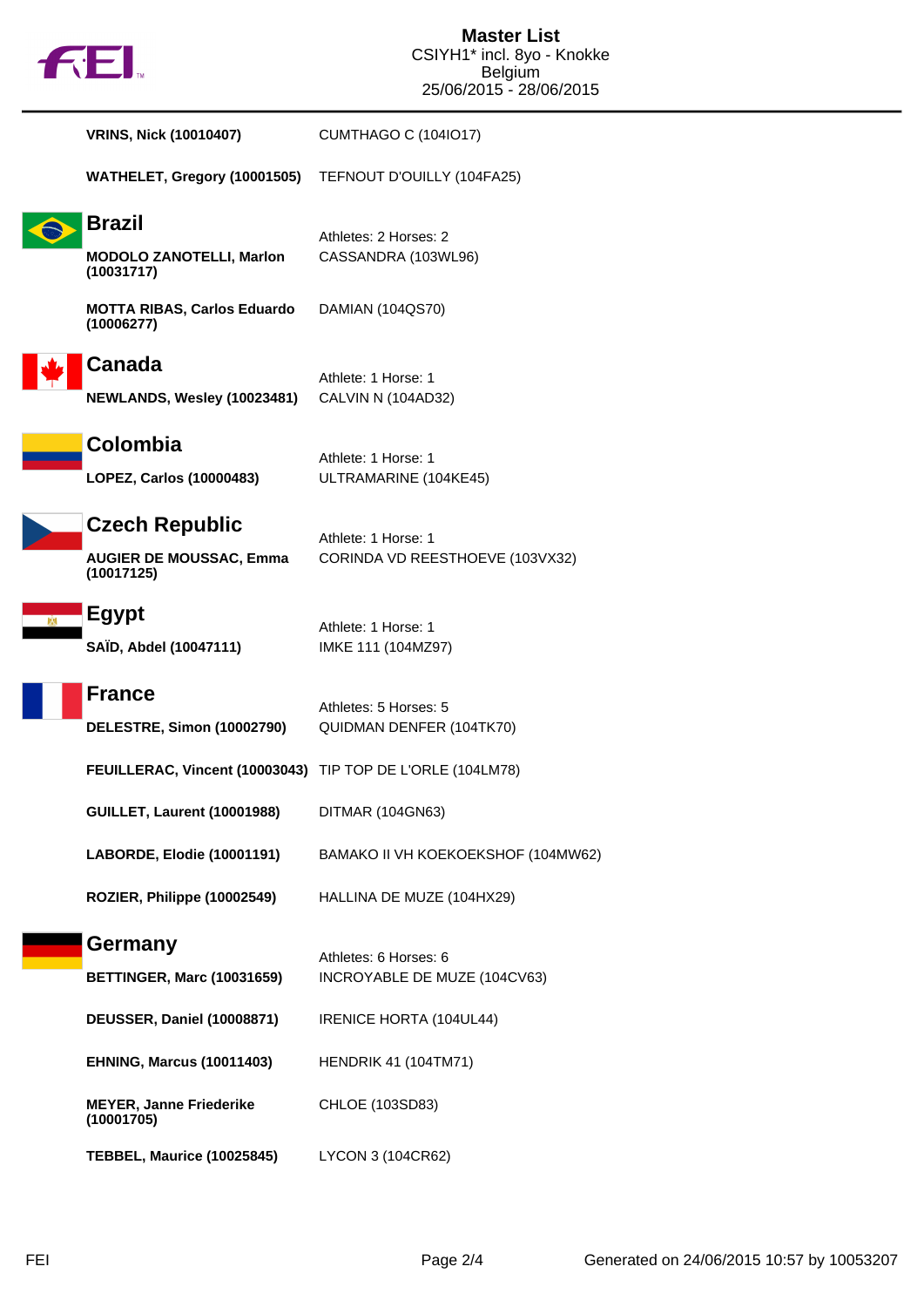

|   | THEURER, Andreas (10016919)                                                 | COR DE DIAMANT (103OC57)                                                              |
|---|-----------------------------------------------------------------------------|---------------------------------------------------------------------------------------|
|   | <b>SIZ</b> Great Britain<br>CLEE, Joe (10016433)                            | Athletes: 6 Horses: 6<br>CLAPTON (103UC91)                                            |
|   | DAVENPORT, James (10001681)                                                 | DANIEL (104GK58)                                                                      |
|   | <b>GREDLEY, Tim (10010493)</b>                                              | UNEX CLINTAN MB (103YR60)                                                             |
|   | MENDOZA, Jessica (10047109)                                                 | TOY BOY (104EQ08)                                                                     |
|   | <b>RENWICK, Laura (10015489)</b>                                            | MHS WASHINGTON (104EX79)                                                              |
|   | WHITAKER, Michael (10011424)                                                | <b>HELIOS (104KQ87)</b>                                                               |
|   | <b>Italy</b><br>DE LUCA, Lorenzo (10043516)<br>FRANCO, Francesco (10001336) | Athletes: 2 Horses: 2<br>HALIFAX VAN HET KLUIZEBOS (104CH75)<br>VOULEZ VOUS (104CM59) |
|   | <b>Netherlands</b>                                                          |                                                                                       |
|   | DUBBELDAM, Jeroen (10000412)                                                | Athletes: 7 Horses: 7<br>ALFA JORDAN (103WO69)                                        |
|   | GREVE, Willem (10003080)                                                    | CALANTA (104BE83)                                                                     |
|   | HENDRIX, Michel (10017157)                                                  | DIVA HX (104PE37)                                                                     |
|   | HENDRIX, Timothy (10028468)                                                 | <b>JANOU (104FL51)</b>                                                                |
|   | HOUTZAGER, Marc (10011499)                                                  | CHARISMA (104NQ03)                                                                    |
|   | <b>SMOLDERS, Harrie (10001566)</b>                                          | EH QUICK NINA (104IC69)                                                               |
|   | VAN ASTEN, Leopold (10002006)                                               | VDL GROEP C TARA Z (104BJ92)                                                          |
|   | <b>Norway</b><br>RAAHOLT, Line Karlsen<br>(10008610)                        | Athlete: 1 Horse: 1<br>CLOONEY II (103WU21)                                           |
| 患 | <b>Slovakia</b><br>CHUDYBA, Bronislav (10018887)                            | Athlete: 1 Horse: 1<br>FOR TISSIMO II CH (104CB59)                                    |
|   | <b>Spain</b><br>AÑON SUAREZ, Manuel<br>(10033023)                           | Athletes: 2 Horses: 2<br>IBORIS VAN HET PINTENHOF (104FQ13)                           |